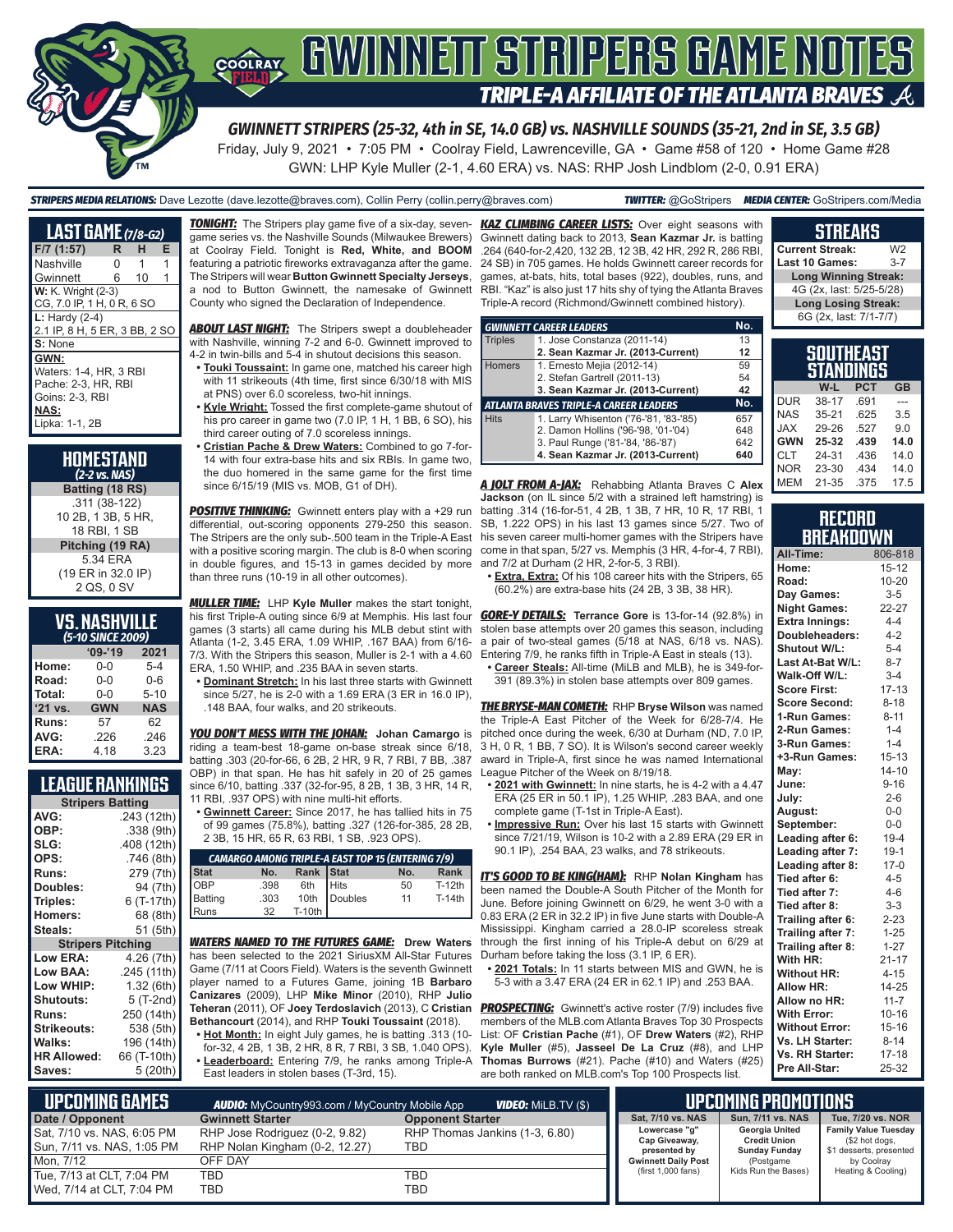

**ETC.**

#### *FRIDAY, JULY 9, 2021 VS. NASHVILLE*

|                                                                                                                                                                       |              |                          | <b>MANAGER MATT TUIASOSOPO</b>                                              |              |                                                |                     |                                         |                                                                               |                          |                                   | <b>VS. 2021 OPPONENTS</b>                                     |                                     |                                              |                         |
|-----------------------------------------------------------------------------------------------------------------------------------------------------------------------|--------------|--------------------------|-----------------------------------------------------------------------------|--------------|------------------------------------------------|---------------------|-----------------------------------------|-------------------------------------------------------------------------------|--------------------------|-----------------------------------|---------------------------------------------------------------|-------------------------------------|----------------------------------------------|-------------------------|
| Matt Tuiasosopo is in his first season as Gwinnett manager and his third season                                                                                       |              |                          |                                                                             |              |                                                |                     |                                         | Home                                                                          | Road                     | <b>Total</b>                      |                                                               | Home                                | Road                                         | <b>Total</b>            |
| as a coach in the Atlanta Braves organization in 2021. He was named the seventh                                                                                       |              |                          |                                                                             |              |                                                |                     | <b>CHA</b>                              | ---                                                                           | $5 - 1$                  | $5 - 1$                           | COL                                                           | $\overline{a}$                      | $-$                                          | $\cdots$                |
| manager in team history on 3/30/21. Tuiasosopo is both the youngest manager in<br>team history (turned 35 on 5/10) and the first former Gwinnett player to manage the |              |                          |                                                                             |              |                                                |                     | <b>DUR</b>                              | $---$                                                                         | $1 - 5$                  | $1 - 5$                           | LOU                                                           | $4 - 2$                             | ---                                          | $4 - 2$                 |
| club (hit .221 with 19 HR, 73 RBI in 178 games from 2016-17).                                                                                                         |              |                          |                                                                             |              |                                                |                     | <b>JAX</b><br><b>MEM</b>                | $1 - 5$<br>$5 - 1$                                                            | ---<br>$3-3$             | $1 - 5$<br>$8 - 4$                | <b>MW DIV</b>                                                 | $4 - 2$                             | $0-0$                                        | $4 - 2$                 |
|                                                                                                                                                                       |              |                          |                                                                             |              |                                                |                     | <b>NAS</b>                              | $5-4$                                                                         | $0-6$                    | $5 - 10$                          |                                                               |                                     |                                              |                         |
| Tuiasosopo made his managerial debut in 2019 with Class-A Rome, leading the club                                                                                      |              |                          |                                                                             |              |                                                |                     | <b>NOR</b>                              | $\frac{1}{2}$                                                                 | $1 - 5$                  | $1 - 5$                           |                                                               |                                     |                                              |                         |
| to a 65-74 record and earning Atlanta's Bobby Cox Award for minor league manager                                                                                      |              |                          |                                                                             |              |                                                |                     | <b>SE DIV</b>                           | $11 - 10$                                                                     | $10 - 20$                | $21 - 30$                         |                                                               |                                     |                                              |                         |
| of the year. He was set to return to Rome in 2020, but was reassigned to the Braves<br>Alternate Site at Coolray Field once the MiLB season was canceled.             |              |                          |                                                                             |              |                                                |                     |                                         |                                                                               |                          |                                   |                                                               |                                     |                                              |                         |
|                                                                                                                                                                       |              |                          |                                                                             |              |                                                |                     |                                         |                                                                               |                          |                                   | LAST AT-BAT WINS (8)                                          |                                     |                                              |                         |
| Tuiasosopo's Managerial Career                                                                                                                                        |              |                          | Games                                                                       | W-L          | <b>PCT</b>                                     | <b>Playoffs</b>     |                                         | The Stripers are 8-7 (.533) in games decided in the last at-bat in 2021.      |                          |                                   |                                                               |                                     |                                              |                         |
| 25-32<br>.439<br>With Gwinnett (1 Season):<br>57<br>$\mathbf 0$<br>MiLB Career (2 Seasons):<br>196<br>90-106<br>.459                                                  |              |                          |                                                                             |              | 0                                              | Date/Opponent       |                                         |                                                                               | <b>Score</b>             |                                   | <b>Game-Winning Play</b>                                      |                                     |                                              |                         |
|                                                                                                                                                                       |              |                          |                                                                             |              |                                                |                     | 5/4 at Charlotte                        |                                                                               |                          | 10-9 (12th)                       |                                                               |                                     | Almonte scores on E4 (Reynolds)              |                         |
|                                                                                                                                                                       |              |                          | All staff bios available in the 2021 Stripers Media Guide                   |              |                                                |                     | 5/9 at Charlotte<br>5/14 vs. Louisville |                                                                               |                          | 12-9 (10th)<br>$2-1$ (8th)        |                                                               | Camargo RBI single<br>Arcia solo HR |                                              |                         |
|                                                                                                                                                                       |              |                          |                                                                             |              |                                                | 5/16 vs. Louisville |                                         |                                                                               | 5-4 (9th)*               |                                   |                                                               | Arcia walk-off solo HR              |                                              |                         |
|                                                                                                                                                                       | EJECTIONS(2) |                          |                                                                             |              |                                                | 5/25 vs. Memphis    |                                         |                                                                               | $2-1$ (9th) <sup>*</sup> |                                   |                                                               | Kazmar walk-off single              |                                              |                         |
| Player/Coach                                                                                                                                                          |              | Date/Inning              |                                                                             |              | <b>Umpire</b>                                  |                     | 6/9-G2 at Memphis<br>6/18 vs. Nashville |                                                                               |                          | $3-1$ (8th)<br>8-7 (10th)*        |                                                               | Waters RBI single                   | Arcia scores on E4 (Hiura on Lucroy FC)      |                         |
| <b>Ryan Goins</b><br>MGR Matt Tuiasosopo                                                                                                                              |              | 6/3 vs. JAX, 8th Inning  | 5/25 vs. MEM, 7th Inning                                                    |              | <b>HP Clint Vondrak</b><br><b>HP Alex Tosi</b> |                     | 6/30 at Durham                          |                                                                               |                          | $2-1$ (9th)                       |                                                               | Pache RBI single                    |                                              |                         |
|                                                                                                                                                                       |              |                          |                                                                             |              |                                                |                     |                                         |                                                                               |                          |                                   |                                                               |                                     |                                              |                         |
|                                                                                                                                                                       |              |                          |                                                                             |              |                                                |                     |                                         |                                                                               |                          |                                   |                                                               |                                     |                                              | *Denotes "walk-off" win |
|                                                                                                                                                                       |              |                          | TEAM DEFENSE (5TH IN TRIPLE-A EAST)                                         |              |                                                |                     |                                         |                                                                               |                          |                                   | <b>GWINNETT PLAYERS USED (52 IN 2021)</b>                     |                                     |                                              |                         |
| <b>PCT</b><br>G                                                                                                                                                       | <b>TC</b>    | PO                       | $\mathsf{A}$                                                                | Е            | <b>DP</b>                                      | <b>TP</b>           |                                         | Pitchers (29):                                                                |                          | Kingham, Nolan                    | Position (23):                                                |                                     |                                              | Lucroy, Jonathan        |
| .984<br>57                                                                                                                                                            | 2022         | 1471                     | 518                                                                         | 33           | 58                                             | $\mathbf{1}$        |                                         | Arano, Victor                                                                 |                          | Lee, Dylan                        | Almonte, Abraham                                              |                                     |                                              | Martinez, Carlos        |
| <b>Catchers</b>                                                                                                                                                       | <b>SB</b>    | $\mathsf{cs}$            | <b>ATT</b>                                                                  | <b>PCT</b>   | <b>PB</b>                                      | W-L                 |                                         | Biddle, Jesse                                                                 |                          | Lopez, Yoan                       |                                                               | Arcia, Orlando                      | Morales, Jonathan                            | Pache, Cristian         |
| Casteel, Ryan                                                                                                                                                         | 1            | 0                        | $\mathbf{1}$                                                                | .000         | $\mathbf{1}$                                   | $1 - 1$             |                                         | Bradford, Chasen<br>Burrows, Thomas                                           |                          | Martin, Chris<br>Muller, Kyle     | Brugman, Jaycob<br>Camargo, Johan                             |                                     |                                              | Sanchez, Yolmer         |
| Contreras, William                                                                                                                                                    | 0            | 0                        | $\mathbf 0$                                                                 | .000         | $\mathbf{1}$                                   | $1 - 0$             |                                         | Chavez, Jesse                                                                 |                          | Newcomb, Sean                     | Casteel, Ryan                                                 |                                     |                                              | Snider, Travis          |
| Jackson, Alex                                                                                                                                                         | 5            | 3                        | 8                                                                           | .375         | $\mathbf{1}$                                   | $6-8$               |                                         | Davidson, Tucker                                                              |                          | Roark, Tanner                     | Contreras, William                                            |                                     | Unroe, Riley                                 |                         |
| Lucroy, Jonathan<br>Martinez, Carlos                                                                                                                                  | 18<br>3      | 5<br>0                   | 23<br>3                                                                     | .217<br>.000 | $\mathbf{1}$<br>$\mathbf{1}$                   | $8 - 15$<br>$2 - 1$ |                                         | De La Cruz, Jasseel<br>Edwards Jr., Carl                                      |                          | Rodriguez, Jose<br>Santana, Edgar | Demeritte, Travis                                             | Ervin, Phillip                      | Waters, Drew                                 |                         |
| Morales, Jonathan                                                                                                                                                     | 10           | 3                        | 13                                                                          | .231         | $\mathbf{1}$                                   | $7 - 7$             |                                         | Flaa, Jay                                                                     |                          | Tice, Ty                          |                                                               | Goins, Ryan                         |                                              |                         |
| Total:                                                                                                                                                                | 37           | 11                       | 48                                                                          | .229         | 6                                              | 25-32               |                                         | Greene, Shane                                                                 |                          | Toussaint, Touki                  | Gore, Terrance                                                |                                     |                                              |                         |
|                                                                                                                                                                       |              |                          |                                                                             |              |                                                |                     |                                         | Hernandez, Daysbel<br>Horacek, Mitch                                          |                          | Webb, Jacob<br>Wilson, Bryse      | Heredia, Guillermo<br>Inciarte, Ender                         |                                     |                                              |                         |
| <b>Outfield Assists (13):</b>                                                                                                                                         |              |                          | Waters (5), Ervin (3), Sanchez (2),<br>Almonte (1), Inciarte (1), Pache (1) |              |                                                |                     |                                         | Johnstone, Connor                                                             |                          | Wright, Kyle                      |                                                               | Jackson, Alex                       |                                              |                         |
| Pitcher Pickoffs (1):                                                                                                                                                 | Muller (1)   |                          |                                                                             |              |                                                |                     |                                         | Jones, Nate                                                                   |                          |                                   | Kazmar Jr., Sean                                              |                                     |                                              |                         |
| <b>Catcher Pickoffs (2):</b>                                                                                                                                          |              | Casteel (1), Jackson (1) |                                                                             |              |                                                |                     |                                         | Kelley, Trevor                                                                |                          |                                   | Kipnis, Jason                                                 |                                     |                                              |                         |
|                                                                                                                                                                       |              |                          |                                                                             |              |                                                |                     |                                         | Italics = Player no longer in Braves organization                             |                          |                                   |                                                               |                                     |                                              |                         |
|                                                                                                                                                                       |              |                          |                                                                             |              |                                                |                     |                                         |                                                                               |                          |                                   |                                                               |                                     |                                              |                         |
|                                                                                                                                                                       |              |                          | <b>STARTS</b>                                                               |              |                                                |                     |                                         |                                                                               |                          |                                   | <b>BASS-LANTA</b>                                             |                                     |                                              |                         |
| Waters (37), Inciarte (6), Pache (6), Arcia (5), Almonte (1), Ervin (1), Sanchez (1)                                                                                  |              |                          | <b>By Batting Order</b>                                                     |              |                                                |                     |                                         | Including MLB rehab assignments, 25 players have played for both Gwinnett and |                          |                                   |                                                               |                                     |                                              |                         |
| 1:<br>2:<br>Kipnis (18), Arcia (12), Pache (12), Goins (7), Waters (3), Almonte (1),                                                                                  |              |                          |                                                                             |              |                                                |                     | Atlanta in 2021:                        | OF Abraham Almonte                                                            |                          |                                   |                                                               |                                     |                                              |                         |
| Camargo (1), Ervin (1), Heredia (1) Sanchez (1)                                                                                                                       |              |                          |                                                                             |              |                                                |                     |                                         | <b>INF/OF Orlando Arcia</b>                                                   |                          |                                   |                                                               |                                     | C Jonathan Lucroy<br><b>RHP Chris Martin</b> |                         |
| Arcia (33), Camargo (19), Lucroy (3), Contreras (1), Jackson (1)<br>3:                                                                                                |              |                          |                                                                             |              |                                                |                     |                                         | LHP Jesse Biddle                                                              |                          |                                   |                                                               |                                     | LHP Kyle Muller (MLB Debut)                  |                         |
| Camargo (22), Demeritte (12), Jackson (8), Lucroy (5), Kipnis (4), Almonte (3),<br>4:<br>Casteel (2), Kazmar Jr. (1)                                                  |              |                          |                                                                             |              |                                                |                     |                                         | <b>INF Johan Camargo</b><br>RHP Jesse Chavez                                  |                          |                                   |                                                               |                                     | <b>LHP Sean Newcomb</b><br>OF Cristian Pache |                         |
| Lucroy (13), Almonte (8), Goins (7), Kazmar Jr. (7), Jackson (6), Kipnis (5),<br>5:                                                                                   |              |                          |                                                                             |              |                                                |                     |                                         | C William Contreras                                                           |                          |                                   |                                                               |                                     | RHP Edgar Santana                            |                         |
| Demeritte (4), Camargo (2), Snider (2), Casteel (1), Ervin (1), Sanchez (1)<br>Goins (13), Ervin (8), Snider (6), Casteel (5), Lucroy (5), Almonte (4),               |              |                          |                                                                             |              |                                                |                     |                                         | <b>LHP Tucker Davidson</b>                                                    |                          |                                   |                                                               |                                     | RHP Ty Tice                                  |                         |
| 6:<br>Kazmar Jr. (4), Waters (4), Sanchez (3), Demeritte (2), Pache (2), Jackson (1)                                                                                  |              |                          |                                                                             |              |                                                |                     |                                         | RHP Carl Edwards Jr.<br>RHP Jay Flaa                                          |                          |                                   |                                                               |                                     | RHP Jacob Webb<br><b>RHP Bryse Wilson</b>    |                         |
| Ervin (12), Goins (10), Kazmar Jr. (10), Sanchez (7), Snider (7), Pache (5),<br>7:                                                                                    |              |                          |                                                                             |              |                                                |                     |                                         | <b>RHP Shane Greene</b>                                                       |                          |                                   |                                                               |                                     | RHP Kyle Wright                              |                         |
| Demeritte (2), Morales (2), Almonte (1), Casteel (1)<br>Sanchez (16), Ervin (9), Morales (9), Kazmar Jr. (6), Goins (5), Casteel (3),<br>8:                           |              |                          |                                                                             |              |                                                |                     |                                         | OF Guillermo Heredia                                                          |                          |                                   |                                                               |                                     |                                              |                         |
| Gore (3), Snider (3), Brugman (1), Martinez (1), Unroe (1)                                                                                                            |              |                          |                                                                             |              |                                                |                     |                                         | OF Ender Inciarte<br>C Alex Jackson                                           |                          |                                   |                                                               |                                     |                                              |                         |
| Morales (5), Sanchez (3), Casteel (2), Kazmar Jr. (2), Martinez (2), Snider (2),<br>9:                                                                                |              |                          |                                                                             |              |                                                |                     |                                         | <b>RHP Nate Jones</b>                                                         |                          |                                   |                                                               |                                     |                                              |                         |
| Gore (1), Unroe (1), Pitcher Spot (39)                                                                                                                                |              |                          | <b>By Position</b>                                                          |              |                                                |                     |                                         | INF Sean Kazmar Jr.                                                           |                          |                                   |                                                               |                                     |                                              |                         |
| Lucroy (23), Jackson (14), Morales (14), Martinez (3), Casteel (2), Contreras (1)<br>C:                                                                               |              |                          |                                                                             |              |                                                |                     |                                         |                                                                               |                          |                                   |                                                               |                                     |                                              |                         |
| 1B: Camargo (29), Casteel (10), Kazmar Jr. (6), Snider (6), Lucroy (2), Unroe (2),                                                                                    |              |                          |                                                                             |              |                                                |                     |                                         |                                                                               |                          |                                   | <b>BRAVES ON REHAB</b>                                        |                                     |                                              |                         |
| Goins (1), Morales (1)<br><b>2B:</b> Goins (19), Kipnis (19), Sanchez (13), Kazmar Jr. (5), Arcia (1)                                                                 |              |                          |                                                                             |              |                                                |                     |                                         | Six Atlanta players have been assigned to rehab with Gwinnett in 2021.        |                          |                                   |                                                               |                                     |                                              |                         |
| Kazmar Jr. (19), Camargo (13), Sanchez (13), Goins (8), Arcia (3), Morales (1)<br>3B:                                                                                 |              |                          |                                                                             |              |                                                |                     | Player                                  |                                                                               |                          |                                   |                                                               |                                     | <b>Rehab Dates</b>                           |                         |
| <b>SS:</b> Arcia (41), Goins (14), Sanchez (2)                                                                                                                        |              |                          |                                                                             |              |                                                |                     | <b>RHP Chris Martin</b>                 |                                                                               |                          |                                   | <b>Injury</b><br>RT Shoulder Inflammation (4/7)               |                                     | $5/5 - 5/11$                                 |                         |
| LF: Ervin (15), Waters (11), Almonte (9), Kipnis (5), Snider (5), Arcia (4), Gore (4),                                                                                |              |                          |                                                                             |              |                                                |                     | OF Ender Inciarte                       |                                                                               |                          |                                   | Strained LT Hamstring (4/17)                                  |                                     | $5/6 - 5/12$                                 |                         |
| Demeritte (2), Heredia (1), Sanchez (1)<br>$CF:$ Pache (25), Waters (22), Ervin (5), Inciarte (5)                                                                     |              |                          |                                                                             |              |                                                |                     |                                         | OF Guillermo Heredia                                                          |                          |                                   | RT Hamstring Inflammation (5/1)                               |                                     | 5/14                                         |                         |
| RF: Demeritte (17), Ervin (11), Waters (11), Almonte (8), Snider (6), Sanchez (3),                                                                                    |              |                          |                                                                             |              |                                                |                     | C Alex Jackson                          |                                                                               |                          |                                   | Strained LT Hamstring (5/2)                                   |                                     | 5/21-6/9, 6/30-                              |                         |
| Camargo (1)                                                                                                                                                           |              |                          |                                                                             |              |                                                |                     | OF Cristian Pache                       | <b>RHP Touki Toussaint</b>                                                    |                          |                                   | RT Hamstring Inflammation (5/14)<br>RT Shoulder Strain (3/26) |                                     | $5/29 - 6/1$<br>$6/22 -$                     |                         |
| DH: Kipnis (3), Snider (3), Casteel (2), Jackson (2), Almonte (1), Arcia (1),<br>Brugman (1), Camargo (1), Demeritte (1), Ervin (1), Inciarte (1), Lucroy (1)         |              |                          |                                                                             |              |                                                |                     |                                         |                                                                               |                          |                                   |                                                               |                                     |                                              |                         |
|                                                                                                                                                                       |              |                          |                                                                             |              |                                                |                     |                                         |                                                                               |                          |                                   |                                                               |                                     |                                              |                         |
|                                                                                                                                                                       |              |                          |                                                                             |              |                                                |                     |                                         |                                                                               |                          |                                   |                                                               |                                     |                                              |                         |
|                                                                                                                                                                       |              |                          |                                                                             |              |                                                |                     |                                         |                                                                               |                          |                                   |                                                               |                                     |                                              |                         |
|                                                                                                                                                                       |              |                          |                                                                             |              |                                                |                     |                                         |                                                                               |                          |                                   |                                                               |                                     |                                              |                         |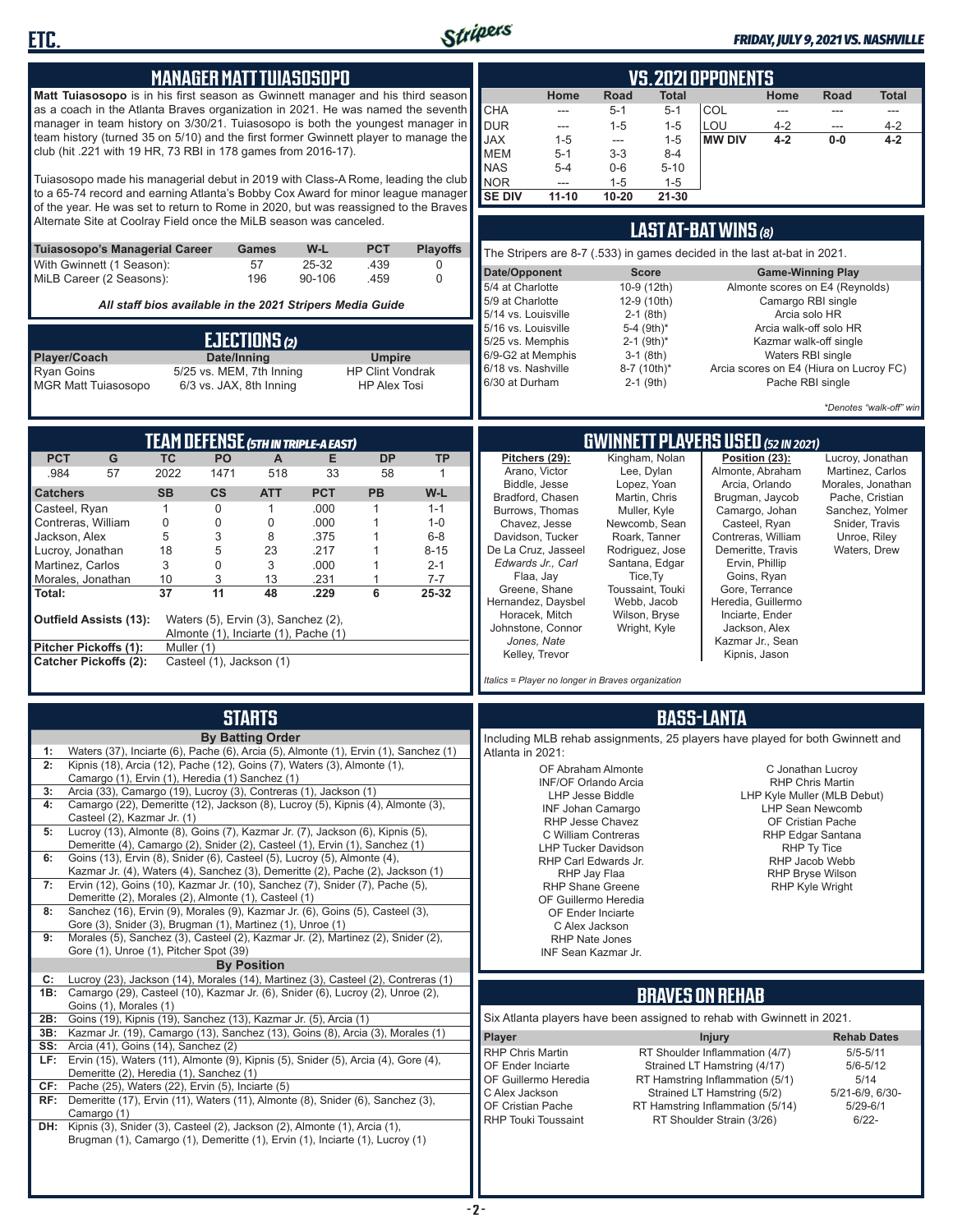### **STARTING PITCHER**



#### *FRIDAY, JULY 9, 2021 VS. NASHVILLE*

## **50****KYLE MULLER**

**ON BRAVES 40-MAN ROSTER BIO ON PAGE 78 OF MEDIA GUIDE**

**B/T:** R/L **BORN:** 10/7/97 in Dallas, TX (age 23) **HT:** 6-7 **ACQUIRED:** Braves' 2nd Round Pick (44th Overall) in 2016 June draft out of Jesuit College Prep (Dallas, TX)

*TONIGHT'S START:* Muller makes his eighth start with Gwinnett this season in game five of a seven-game series vs. Nashville ... Pitches for the Stripers for the first time since 6/9 after making his last four appearances (3 starts) with Atlanta from 6/16-7/3 (1-2, 3.45 ERA) ... Over his last three Triple-A starts, is 2-0 with a 1.69 ERA (3 ER in 16.0 IP), 0.75 WHIP, and .148 BAA.

**PROSPECTING:** Muller is currently ranked as the Atlanta Braves' No. 5 prospect by MLB.com ... Entering the year, he was ranked the Braves' No. 7 prospect by *Baseball America* ... *BA* also rated him as owner of both the "Best Fastball" and "Best Curveball" in the Braves system.

*2021 WITH GWINNETT:* Was on Gwinnett's Opening Night roster ... On 5/4 at Charlotte (ND, 3.0 IP, 5 H, 7 R, 6 ER, 5 BB, 4 SO), became the third pitcher in Gwinnett history to make his Triple-A debut as the Opening Night starter, joining **Tommy Hanson** (4/9/09 at Charlotte) and **Mike Soroka** (4/6/18 at Norfolk) ... Made his Coolray Field debut on 5/15 vs. Louisville (ND, 4.0 IP, 4 H, 1 ER) ... Earned his first Triple-A win on 5/27 vs. Memphis (5.0 IP, 3 H, 1 ER), also went 2-for-3 with an RBI in the 14-2 win ... Over two starts in June, went 1-0 with a 1.64 ERA, 0.82 WHIP, and .135 BAA.

*2021 WITH ATLANTA:* Recalled by the Braves for his MLB debut on 6/16 and went 1-2 with a 3.45 ERA, 1.09 WHIP, and .167 BAA in four games (3 starts) through 7/3 ... Debuted in relief on 6/16 vs. Boston (1.0 IP, 4 H, 2 ER) ... Made his first MLB start on 6/21 at the New York Mets (loss, 4.0 IP, 0 H, 1 ER) ... Earned his first MLB win on 6/27 at Cincinnati (5.0 IP, 1 H, 0 R) ... Optioned back to Gwinnett on 7/4.

*2020 SEASON:* Muller was a member of the Braves' 60-man player pool, but spent the entire season at the Alternate Site in Gwinnett and did not make his MLB debut.

*CAREER ACCOLADES:* **2018:** Arizona Fall League Rising Stars Game (1-0, 2.53 ERA in 7G with Peoria) ... **2019:** Southern League Pitcher of the Week (5/26/19) ... Southern League Midseason All-Star (4-4, 3.18 ERA, .188 BAA in 14 first-half starts with Double-A Mississippi).

| <b>MULLER'S OVERALL STATS</b>                                                                           |                |           |      |       |    |     |     |      |      |
|---------------------------------------------------------------------------------------------------------|----------------|-----------|------|-------|----|-----|-----|------|------|
| <b>HR</b><br>G/GS<br>$W-L$<br><b>ERA</b><br><b>BB</b><br><b>WHIP</b><br>SΟ<br><b>BAA</b><br>Team<br>ear |                |           |      |       |    |     |     |      |      |
| 12021                                                                                                   | ATLANTA (MLB)  | $1 - 2$   | 3.45 | 4/3   |    |     | 20  | .167 | 1.09 |
|                                                                                                         | Gwinnett (AAA) | $2 - 1$   | 4.60 | 717   |    | 19  | 41  | .235 | 1.50 |
| MiLB Career:                                                                                            |                | $22 - 11$ | 3.17 | 75/74 | 24 | 163 | 377 | 224  | 1 27 |
| MLB Career:                                                                                             |                | $1 - 2$   | 345  | 4/3   |    |     | 20  | 167  | 1.09 |

|                                       | <b>MULLER'S 2021 SPLITS (WITH GWINNETT)</b> |                  |                     |  |  |  |  |  |  |  |  |
|---------------------------------------|---------------------------------------------|------------------|---------------------|--|--|--|--|--|--|--|--|
|                                       | 2-0, 1.93 ERA (3G)                          | Road:            | 0-1, 6.75 ERA (4G)  |  |  |  |  |  |  |  |  |
|                                       | 0-1, 6.75 ERA (1G)                          | Night:           | 2-1, 4.28 ERA (6G)  |  |  |  |  |  |  |  |  |
|                                       | 2-1, 4.60 ERA (7G)                          | <b>Reliever:</b> | $0-0, - -$ ERA (0G) |  |  |  |  |  |  |  |  |
| Home:<br>Day:<br>Starter:<br>Vs. LHB: | .171, 1 HR                                  | Vs. RHB:         | $.262.5$ HR         |  |  |  |  |  |  |  |  |

|         | <b>MULLER VS. NASHVILLE</b> |            |   |    |    |   |    |           |           |           |  |  |
|---------|-----------------------------|------------|---|----|----|---|----|-----------|-----------|-----------|--|--|
|         | W-L                         | <b>ERA</b> | G | GS | IP | н | ER | <b>HR</b> | <b>BB</b> | <b>SO</b> |  |  |
| 2021:   | 0-1                         | 6.23       |   |    | 41 |   |    |           |           |           |  |  |
| Career: | በ-1                         | 6.23       |   |    |    |   |    |           |           |           |  |  |

|             | <b>MULLER'S HIGHS &amp; LOWS</b> |                                    |  |  |  |  |  |  |  |  |  |
|-------------|----------------------------------|------------------------------------|--|--|--|--|--|--|--|--|--|
|             | <b>Season</b>                    | Career (MiLB and MLB)              |  |  |  |  |  |  |  |  |  |
| IP:         | 6.0 (6/9-G2 at MEM)              | 7.1 (7/20/18, FLA at CLR)          |  |  |  |  |  |  |  |  |  |
| Iso:        | 9 (6/27 at CIN)                  | 12 (7/9/18, FLA at DBT)            |  |  |  |  |  |  |  |  |  |
| BB:         | 5 (5/4 at CLT)                   | 6 (4/19/19, MIS at CHA)            |  |  |  |  |  |  |  |  |  |
| IH:         | 7 (5/9 at CLT)                   | 9 (2x, last: 6/28/18, FLA vs. DUN) |  |  |  |  |  |  |  |  |  |
| <b>IER:</b> | 6 (5/4 at CLT)                   | 6 (3x, last: 5/4/21, GWN at CLT)   |  |  |  |  |  |  |  |  |  |
| Low-Hit CG: |                                  | Never                              |  |  |  |  |  |  |  |  |  |
| Low-ER CG:  |                                  | Never                              |  |  |  |  |  |  |  |  |  |

| <b>MULLER AT THE PLATE</b> |      |    |          |              |    |    |           |            |           |    |  |
|----------------------------|------|----|----------|--------------|----|----|-----------|------------|-----------|----|--|
|                            | AVG. | AB | R        | н            | 2B | 3B | <b>HR</b> | <b>RBI</b> | <b>BB</b> | SΟ |  |
| 2021 w/ATL:                | .000 | 5  | 0        |              |    | 0  |           |            |           | 3  |  |
| 2021 w/GWN:                | .300 | 10 |          | З            |    | O  | O         |            |           | 5  |  |
| MiLB Career:               | 200  | 35 |          |              |    | 0  | U         | 4          |           | 14 |  |
| MLB Career:                | .000 | 5  | $\Omega$ | $\mathbf{0}$ |    | O  | O         | $\cup$     |           | З  |  |

|                                                                                                                             | <b>MULLER'S 2021 STARTS (ALL LEVELS)</b> |               |     |   |   |           |           |           |           |        |                      |              |                                                  |
|-----------------------------------------------------------------------------------------------------------------------------|------------------------------------------|---------------|-----|---|---|-----------|-----------|-----------|-----------|--------|----------------------|--------------|--------------------------------------------------|
| Team                                                                                                                        | Date/Opp.                                | <b>Result</b> | IP  | н | R | <b>ER</b> | <b>HR</b> | <b>BB</b> | <b>SO</b> | NP-S   | Opp. Starter         | <b>Final</b> | <b>Notes</b>                                     |
| <b>GWN</b>                                                                                                                  | 5/4 at CLT                               | ND            | 3.0 | 5 |   | 6         |           | 5         |           | 82-38  | Jimmy Lambert        | W. 10-9      | Triple-A debut, exited trailing 4-3 in 4th.      |
| <b>GWN</b>                                                                                                                  | 5/9 at CLT                               | ND            | 4.0 |   | 4 |           |           |           | 6         | 84-52  | Jimmy Lambert        | W. 12-9      | Exited training 4-3 in 4th once again.           |
| GWN scored 10 runs in last two innings.<br><b>GWN</b><br>Bo Takahashi<br>5/15 vs. LOU<br>ND<br>83-46<br>W. 11-1<br>4.0<br>6 |                                          |               |     |   |   |           |           |           |           |        |                      |              |                                                  |
| <b>GWN</b>                                                                                                                  | 5/21 at NAS                              | $L, 0-1$      | 4.1 |   |   |           |           | 4         | ٠h        | 92-55  | Thomas Jankins       | $L. 2-3$     | Recorded first Triple-A hit, an RBI single.      |
| <b>GWN</b>                                                                                                                  | 5/27 vs. MEM                             | W. 1-1        | 5.0 |   |   |           |           | 0         | 8         | 81-52  | Zack Thompson        | W. 14-2      | First career Triple-A win.                       |
| <b>GWN</b>                                                                                                                  | $6/2$ vs. JAX                            | W. 2-1        | 5.0 |   |   |           |           |           | 6         | 84-53  | Shawn Morimando      | W. 11-3      | Consec. wins for first time since 5/20-26, 2019. |
| <b>GWN</b>                                                                                                                  | $6/9$ -G2 at MEM                         | <b>ND</b>     | 6.0 |   |   |           |           |           | 6         | 88-53  | <b>Austin Warner</b> | W. 3-1       | Third straight start allowing one run.           |
| <b>ATL</b>                                                                                                                  | 6/21-G1 at NYM                           | $L, 0-1$      | 4.0 |   |   |           |           |           |           | 56-33  | Jacob deGrom         | $L. 2 - 4$   | First Major League start.                        |
| <b>ATL</b>                                                                                                                  | 6/27 at CIN                              | W. 1-1        | 5.0 |   |   |           |           |           | 9         | 93-55  | <b>Tyler Mahle</b>   | W. 4-0       | First Major League win, season high for SO.      |
| <b>ATL</b>                                                                                                                  | 7/3 vs. MIA                              | L. 1-2        | 5.2 |   |   |           |           |           |           | 102-60 | Sandy Alcantara      | $L. 2-3$     | Most pitches since 7/16/19 (103, MIS @ JAX).     |
|                                                                                                                             |                                          |               |     |   |   |           |           |           |           |        |                      |              |                                                  |

|                     | <b>STRIPERS STARTING PITCHERS</b> |            |    |    |         |                               |                            |                                                    |  |  |  |
|---------------------|-----------------------------------|------------|----|----|---------|-------------------------------|----------------------------|----------------------------------------------------|--|--|--|
| <b>Pitcher</b>      | W-L                               | <b>ERA</b> | GS | QS |         | <b>Team W-L Run Support</b>   | <b>Last Gwinnett Start</b> | <b>Final Line</b>                                  |  |  |  |
| Davidson, Tucker    | $2 - 1$                           | 0.90       |    |    | $2 - 1$ | 5.33 RPG (16 Tot.)            | 5/23 at NAS (L)            | 6.0 IP, 1 H, 1 R, 1 ER, 1 BB, 9 SO, 1 HR (82p/51s) |  |  |  |
| De La Cruz, Jasseel | $0 - 2$                           | 7.28       |    |    | $4 - 5$ | 1.89 RPG (17 Tot.)            | 7/4 at DUR (ND)            | 0.2 IP, 2 H, 4 R, 4 ER, 4 BB, 1 SO, 1 HR (33p/11s) |  |  |  |
| Johnstone, Connor   | 1-6                               | 7.63       | 10 |    | $3 - 7$ | 2.00 RPG (20 Tot.)            | 6/23-G2 at NOR (L)         | 2.2 IP, 7 H, 5 R, 5 ER, 1 BB, 2 SO, 2 HR (49p/34s) |  |  |  |
| Kingham, Nolan      | $0 - 2$                           | 12.27      |    |    | $0 - 2$ | $0.00$ RPG $(0$ Tot.)         | 7/6 vs. NAS (L)            | 4.0 IP, 3 H, 4 R, 4 ER, 4 BB, 4 SO, 1 HR (72p/45s) |  |  |  |
| Muller, Kyle        | $2 - 1$                           | 4.60       |    |    | $6 - 1$ | 4.71 RPG (33 Tot.)            | 6/9-G2 at MEM (ND)         | 6.0 IP, 1 H, 1 R, 1 ER, 2 BB, 6 SO (88p/53s)       |  |  |  |
| Rodriguez, Jose     | $0 - 2$                           | 13.03      | 4  |    | $0 - 4$ | $0.50$ RPG $(2 \text{ Tot.})$ | 7/3 at DUR (ND)            | 4.0 IP, 5 H, 2 R, 2 ER, 0 BB, 4 SO, 2 HR (63p/41s) |  |  |  |
| Toussaint, Touki    | 1-1                               | 5.06       |    |    | $1 - 2$ | 3.33 RPG (10 Tot.)            | 7/8-G1 vs. NAS (W)         | 6.0 IP, 2 H, 0 R, 1 BB, 11 SO (81p/49s)            |  |  |  |
| Wilson, Bryse       | $4 - 2$                           | 4.47       | 9  |    | $6 - 3$ | 3.00 RPG (27 Tot.)            | 7/7 vs. NAS (ND)           | 5.0 IP, 8 H, 5 R, 5 ER, 2 BB, 2 SO, 2 HR (81p/50s) |  |  |  |
| Wright, Kyle        | $2 - 3$                           | 3.51       | 10 |    | $3 - 7$ | 1.90 RPG (19 Tot.)            | 7/8-G2 vs. NAS (W)         | 7.0 IP (CG), 1 H, 0 R, 1 BB, 6 SO, 1 WP (86p/53s)  |  |  |  |
| Total:              | $12 - 20$                         | 5.34       | 57 | 10 | 25-32   | 2.53 RPG (144 Tot.)           |                            |                                                    |  |  |  |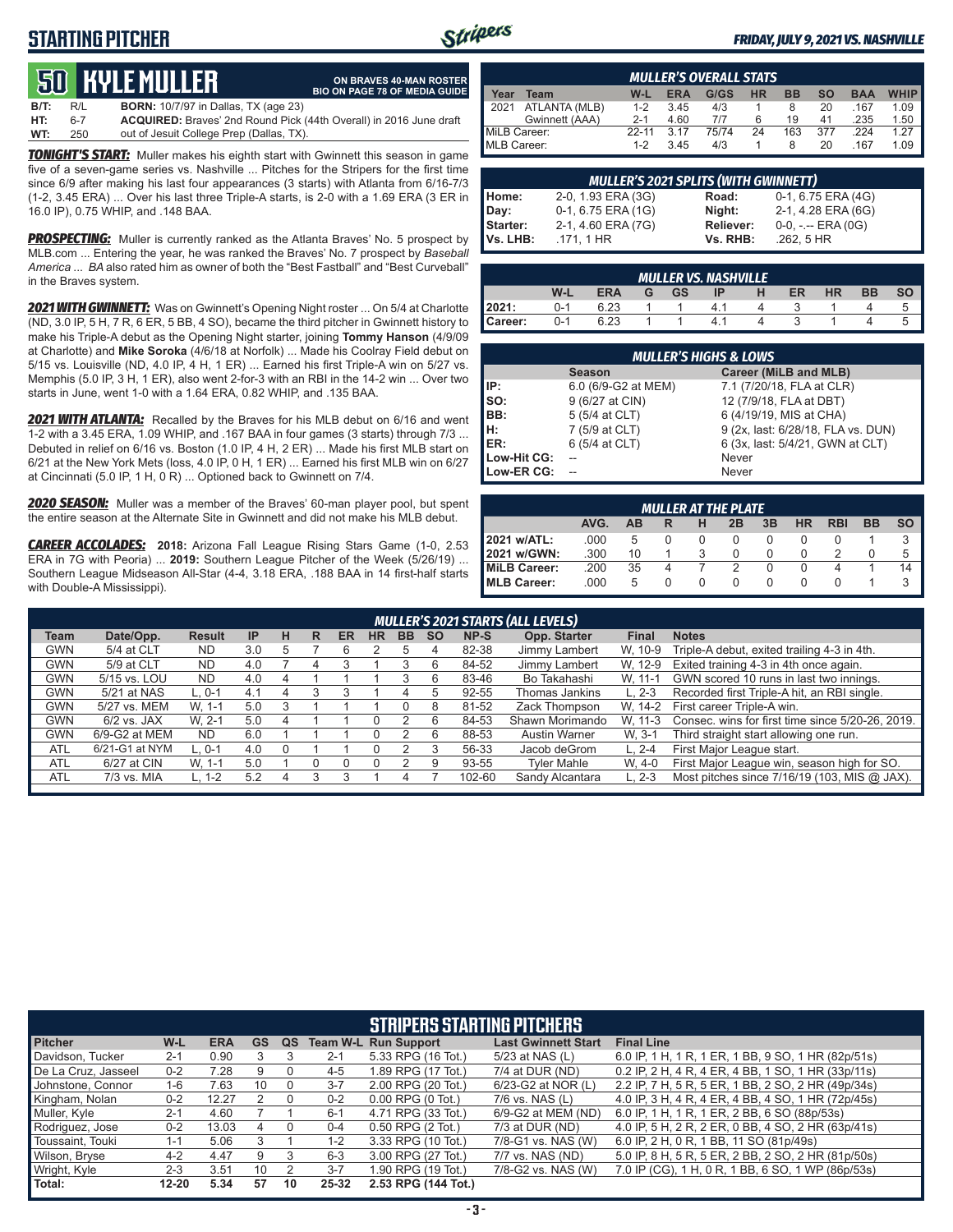#### **BULLPEN**



#### *FRIDAY, JULY 9, 2021 VS. NASHVILLE*

|                                | <b>STRIPERS PITCHING BREAKDOWN</b>                                                               |      |       |                  |     |    |                                 |     |         |  |  |  |  |
|--------------------------------|--------------------------------------------------------------------------------------------------|------|-------|------------------|-----|----|---------------------------------|-----|---------|--|--|--|--|
|                                | <b>BAA</b><br>$W-L$<br><b>SO</b><br><b>BB</b><br><b>HR</b><br><b>ERA</b><br><b>ER</b><br>IP<br>R |      |       |                  |     |    |                                 |     |         |  |  |  |  |
| Starters:                      | $12 - 20$                                                                                        | 5.34 | 241.0 | 149              | 143 | 39 | 104                             | 247 | ا 267.  |  |  |  |  |
| Relievers:                     | $13 - 12$                                                                                        | 3.21 | 249.1 | 101              | 89  | 27 | 92                              | 291 | .222    |  |  |  |  |
| l Total:                       | 25-32                                                                                            | 4 26 | 490.1 | 250              | 232 | 66 | 196                             | 538 | - 245 I |  |  |  |  |
| <b>Saves/Opp:</b> 5/16 (31.3%) |                                                                                                  |      |       | <b>Holds: 18</b> |     |    | <b>IR/Scored: 45/14 (31.1%)</b> |     |         |  |  |  |  |

|            | <b>PITCHING BY MONTH</b> |            |       |     |     |           |           |           |            |  |  |  |  |
|------------|--------------------------|------------|-------|-----|-----|-----------|-----------|-----------|------------|--|--|--|--|
|            | W-L                      | <b>ERA</b> | IP    | R   | ER  | <b>HR</b> | <b>BB</b> | <b>SO</b> | <b>BAA</b> |  |  |  |  |
| May:       | $14 - 10$                | 3.50       | 211.0 | 90  | 82  | 28        | 65        | 240       | .222 I     |  |  |  |  |
| June:      | $9 - 16$                 | 4.55       | 213.2 | 115 | 108 | 26        | 94        | 223       | .263       |  |  |  |  |
| July:      | $2 - 6$                  | 5.76       | 65.2  | 45  | 42  | 12        | 37        | 75        | .261       |  |  |  |  |
| August:    |                          |            |       |     |     |           |           |           |            |  |  |  |  |
| September: |                          |            |       |     |     |           |           |           |            |  |  |  |  |

|                     |         |            |    |           |                |               |              | <b>RELIEF SUMMARY (CURRENT STRIPERS ONLY)</b>                      |                         |
|---------------------|---------|------------|----|-----------|----------------|---------------|--------------|--------------------------------------------------------------------|-------------------------|
| <b>Pitcher</b>      | W-L     | <b>ERA</b> | G  | <b>GF</b> | <b>HLD</b>     | <b>SV/OPP</b> | <b>IR/RS</b> | <b>Last Gwinnett Relief Outing</b>                                 | <b>Scoreless Streak</b> |
| Arano, Victor       | $0 - 1$ | 4.32       | 16 | 6         | $\overline{2}$ | 1/3           | 2/0          | 7/8-G1 vs. NAS: 1.0 IP, 3 H, 2 R, 2 ER, 0 BB, 1 SO, 1 HR (21p/14s) | $-1G$                   |
| Biddle, Jesse (L)   | $0 - 1$ | 2.19       | 12 |           | ٠              | 0/1           | 5/2          | 7/7 vs. NAS: 1.0 IP, 1 H, 0 R, 0 BB, 2 SO (10p/7s)                 | 4G (4.0 IP)             |
| Bradford, Chasen    | $3-0$   | 3.29       | 17 |           | 2              | 0/1           | 2/2          | 7/7 vs. NAS: 1.0 IP, 1 H, 0 R, 0 BB, 3 SO (20p/14s)                | 1G (1.0 IP)             |
| Burrows, Thomas (L) | $1 - 0$ | 3.13       | 16 |           | 3              | 0/0           | 12/3         | 7/6 vs. NAS: 2.0 IP, 1 H, 1 R, 1 ER, 0 BB, 1 SO, 1 HR (18p/13s)    | $-1G$                   |
| De La Cruz, Jasseel | $0 - 0$ | 5.40       |    |           |                | 0/0           | 0/0          | 5/11 vs. LOU: 1.0 IP, 0 H, 0 R, 0 BB, 1 SO (9p/7s)                 | 1G (1.0 IP)             |
| Flaa, Jay           | $0 - 1$ | 1.32       | 12 |           | $\overline{2}$ | 0/0           | 2/0          | 7/4 at DUR: 2.0 IP, 0 H, 0 R, 0 BB, 4 SO (31p/19s)                 | 1G (2.0 IP)             |
| Johnstone, Connor   | $0 - 0$ | 1.08       | 5  |           |                | 0/0           | 5/3          | 7/6 vs. NAS: 2.0 IP, 1 H, 1 R, 1 ER, 1 BB, 1 SO, 1 HR (33p/23s)    | $-2G$                   |
| Kelley, Trevor      | $0 - 2$ | 2.70       | 14 | 6         |                | 0/1           | 4/1          | 7/7 vs. NAS (L): 1.0 IP, 3 H, 2 R, 2 ER, 0 BB, 1 SO (22p/14s)      | $-1G$                   |
| Lee, Dylan (L)      | $2 - 0$ | 1.96       | 15 |           |                | 0/1           | 3/0          | 7/3 at DUR: 2.0 IP, 0 H, 0 R, 0 BB, 2 SO (23p/18s)                 | 1G (2.0 IP)             |
| Lopez, Yoan         | $2 - 2$ | 4.22       | 11 |           |                | 0/1           | 2/2          | 7/4 at DUR (L): 0.1 IP, 3 H, 1 R, 1 ER, 1 BB, 1 SO (17p/10s)       | $-1G$                   |
| Newcomb, Sean (L)   | $0 - 0$ | 4.50       | 4  | 3         | $\Omega$       | 0/0           | 0/0          | 7/7 vs. NAS: 1.0 IP, 3 H, 2 R, 2 ER, 0 BB, 1 SO, 1 HR (24p/14s)    | $-1G$                   |
| Roark, Tanner       | $1 - 1$ | 3.48       | 10 |           |                | 0/1           | 0/0          | 7/4 at DUR: 2.0 IP, 1 H, 0 R, 1 BB, 3 SO (43p/25s)                 | 1G (2.0 IP)             |
| Rodriguez, Jose     | $0 - 0$ | 3.60       |    |           |                | 0/0           | 0/0          | 5/26 vs. MEM: 1.0 IP, 2 H, 1 R, 1 ER, 0 BB, 1 SO, 1 HR (13p/10s)   | -2G                     |
| Tice, Ty            | $0 - 0$ | 3.38       | 8  |           |                | 0/0           | 5/1          | 7/6 vs. NAS: 1.0 IP, 2 H, 2 R, 2 ER, 3 BB, 0 SO, 1 WP (25p/10s)    | $-1G$                   |
| Webb, Jacob         | $0 - 1$ | 2.61       | 10 | 9         |                | 2/2           | 0/0          | 7/3 at DUR (L): 1.2 IP, 2 H, 2 R, 1 ER, 1 BB, 3 SO (32p/19s)       | $-1G$                   |

|                | <b>SCORELESS INNINGS STREAKS (10-PLUS INNINGS)</b> |                    |                       |  |  |  |  |  |  |  |  |
|----------------|----------------------------------------------------|--------------------|-----------------------|--|--|--|--|--|--|--|--|
| <b>Pitcher</b> | Length                                             | <b>Dates</b>       | <b>Stats</b>          |  |  |  |  |  |  |  |  |
| Bradford, C.   | 16.0 IP                                            | 5/7-6/13 (10G)     | 1-0, 6 H, 3 BB, 12 SO |  |  |  |  |  |  |  |  |
| Wright, K      | 12.0 IP                                            | $5/25 - 6/5$ (3GS) | 1-0, 11 H, 3 BB, 8 SO |  |  |  |  |  |  |  |  |
| Roark, T.      | $11.0$ IP                                          | $6/4 - 6/20$ (5G)  | 1-0, 8 H, 4 BB, 11 SO |  |  |  |  |  |  |  |  |

### **54 VICTOR ARANO** *- RHP - 26 YRS - COSAMALOAPAN, MEXICO*

- **• 2021 with GWN: 5/14 vs. LOU:** Earned GWN's first save of 2021 (1.0 IP, 1 H). **• 2021 with ATL:** Recalled on 5/8, but did not pitch ... Optioned on 5/10 ... DFA'd and outrighted to Gwinnett on 6/6.
- **• Spring Training:** 0-1, 34.71 ERA, .538 BAA, 1 SV in 3G with Atlanta.
- **• 2020:** Was a member of Philadelphia's 60-man player pool, but spent the entire year at the Alternate Site in Lehigh Valley ... DFA'd by the Phillies on 1/18.
- **• 2019:** Limited to just 6G with Triple-A Lehigh Valley (2-0, 0.00 ERA in 3G) and Philadelphia (1-0, 3.86 ERA in 3G) ... Was on injured list from 4/20-end of season (right elbow inflammation).
- **• Acquired:** Claimed off waivers from Philadelphia (1/22/21) ... Originally signed by the Los Angeles Dodgers as a non-drafted free agent (4/4/13).
- **• MLB Career:** 3-2, 2.65 ERA, .224 BAA, 3 SV in 73G with Philadelphia (2017-19).

#### **48 JESSE BIDDLE** *- LHP - 29 YRS - PHILADELPHIA, PA*

- **• 2021 with GWN: 5/22-6/13:** Posted a 1.50 ERA (1 ER in 6.0 IP) over 6 outings. **• 2021 with ATL:** Had his contract selected on 4/17, pitched in 8G with the Braves (0-0, 8.44 ERA, 10 ER in 10.2 IP) ... DFA'd on 5/17, outrighted to Gwinnett on 5/19.
- **• Spring Training:** 0-0, 3.00 ERA, .257 BAA, 2 SV in 9G with Cincinnati ... Released on 3/26 after re-signing as MiLB FA on 12/11/20.
- **• 2020:** Opened the year at Cincinnati's Alternate Training Site ... Contract selected on 8/25 (0-0, 0.00 ERA, 0 ER in 0.2 IP in 1G) ... Placed on 10-day injured list on 8/29 (left shoulder impingement) and missed the remainder of the year.
- **• Acquired:** MiLB FA (4/2/21) ... Originally Philadelphia's 1st-round pick (27th overall) in 2010 out of Germantown Friends High School (Philadelphia, PA).
- **• MLB Career:** 6-2, 5.07 ERA, .261 BAA, 1 SV in 99G with ATL (2018-19, 2021), SEA (2019), TEX (2019), CIN (2020).

### **28 CHASEN BRADFORD** *- RHP - 31 YRS - LAS VEGAS, NV*

- **• 2021 with GWN:** All 3 of his wins have been 2.0-IP outings: 5/15 vs. LOU (1 H, 0 R, 2 SO), 6/16 vs. NAS (3 H, 1 ER, 3 SO), and 6/24 at NOR (0 H, 0 R, 1 BB, 3 SO) ... **5/7-6/13:** Posted team-best 16.0-IP scoreless streak over 10G (6 H, 3 BB, 12 SO).
- **• 2020:** Re-signed by Seattle to an MiLB deal on 1/15, but was not included on the Mariners' 60-man player pool ... Did not play.
- **• 2019:** Split time between Seattle (0-0, 4.86 ERA, 1 SV in 12G) and Triple-A Tacoma (0-0, 6.75 ERA, 1 SV in 5G).
- **• Acquired:** MiLB FA (3/15/21) ... Originally the New York Mets' 35th round pick in 2011 out of the University of Central Florida.
- **• MLB Career:** 7-0, 3.89 ERA, .253 BAA, 1 SV in 86G with NYM, SEA (2017-19).

|                | <b>PITCHER AWARDS &amp; HONORS</b>  |                         |
|----------------|-------------------------------------|-------------------------|
| <b>Pitcher</b> | <b>Award/Date</b>                   | <b>Stats</b>            |
| Wilson. B.     | AAA East Pitcher of Week (6/28-7/4) | 0-0, 7.0 IP, 0 ER, 7 SO |

#### **49 THOMAS BURROWS** *- RHP - 26 YRS - FLORENCE, AL*

- **• 2021 with GWN: 5/26 vs. MEM:** Earned his first win (1.0 IP, 0 H, 0 R, 2 SO) ... **6/20-7/2:** Struck out 12 over 7.0 scoreless IP (3 H, 1 BB) in 5G.
- **• MLB.com Prospect Rankings:** #21 (Braves Top 30).
- **• Spring Training:** 0-1, 6.75 ERA, .222 BAA, 0 SV in 4G with Atlanta.
- **• 2020:** Was an NRI to Spring Training, but not included on 60-man player pool.
- **• 2019:** Went 2-4 with a 4.42 ERA, .221 BAA, and 7 saves (7-for-9) in 43G between Double-A Mississippi and Gwinnett ... Stranded 16 of 17 inherited runners with the Stripers (94.1%) ... Won Atlanta's Bill Lucas Award for community service.
- **• Acquired:** Via trade with Seattle (1/11/17) ... Originally the Mariners' 4th-round pick in 2016 out of the University of Alabama.

#### **45 JAY FLAA** *- RHP - 29 YRS - BISMARCK, ND*

- **• 2021 with GWN: 5/13-6/24:** Did not allow an ER over his first 10G (1 R in 11.0 IP, 7 H, 9 BB, 15 SO, .171 BAA).
- **• 2021 with ATL:** From 5/23-5/30, went 0-0 with a 27.00 ERA (4 ER in 1.1 IP) in 1G.
- **• 2021 with BAL:** Selected by Baltimore on 4/26 and made his MLB debut on 4/27 vs. the NY Yankees (1.1 IP, 2 BB, 1 SO, struck out Aaron Judge) ... Optioned on 4/28, appeared in 1G with Triple-A Norfolk (0-0, 16.20) ... DFA'd on 5/8.
- **• Spring Training:** 0-0, 3.38 ERA, .200 BAA, 0 SV in 3G with Baltimore.
- **• 2020:** Was not on Baltimore's 60-man player pool, did not play.
- **• 2019:** Went 2-5 with a 4.69 ERA, .256 BAA, and 5 SV in 40G (3 starts) between Double-A Bowie and Norfolk (2-3, 5.24 ERA, 4 SV in 29G during Triple-A debut).
- **• Acquired:** Claimed off waivers from Baltimore (5/11/21) ... Originally the Orioles' 6th-round pick in 2015 out of North Dakota State University (Fargo, ND).
- **• MLB Career:** 0-0, 13.50 ERA, .300 BAA in 2G with Baltimore, Atlanta (2021).

## **51 CONNOR JOHNSTONE** *- RHP - 26 YRS - SAN DIEGO, CA*

- **• Leaderboard:** Entering 7/9, is among Triple-A East top 10 in starts (T-6th, 10). **• 2021 with GWN: Is 0-0 with a 1.80 ERA and .107 BAA in 5G in relief (1-6, 7.63 ERA, .320 BAA in 10 starts)** ... **5/4-5/8:** Threw 8.0 scoreless IP over his first 2 outings, includinga 5.0-inning spot start (win, 1 H, 0 BB, 5 SO) on 5/8 at CLT.
- **• Spring Training:** 0-1, 4.76 ERA, .273 BAA, 1 SV in 6G with Atlanta.
- **• 2020:** Was an NRI to Braves Spring Training, but not on 60-man player pool.
- **• 2019:** With Double-A Mississippi and Gwinnett, went 7-4 with a 4.24 ERA, .296
- BAA, and 1 SV in 35G (7 starts) ... His 7 wins ranked T-8th in the Braves org.
- **• Acquired:** Braves 21st-round pick in 2017 out of Wake Forest University.
- **• Local Product:** Played baseball at Roswell High School (Roswell, GA).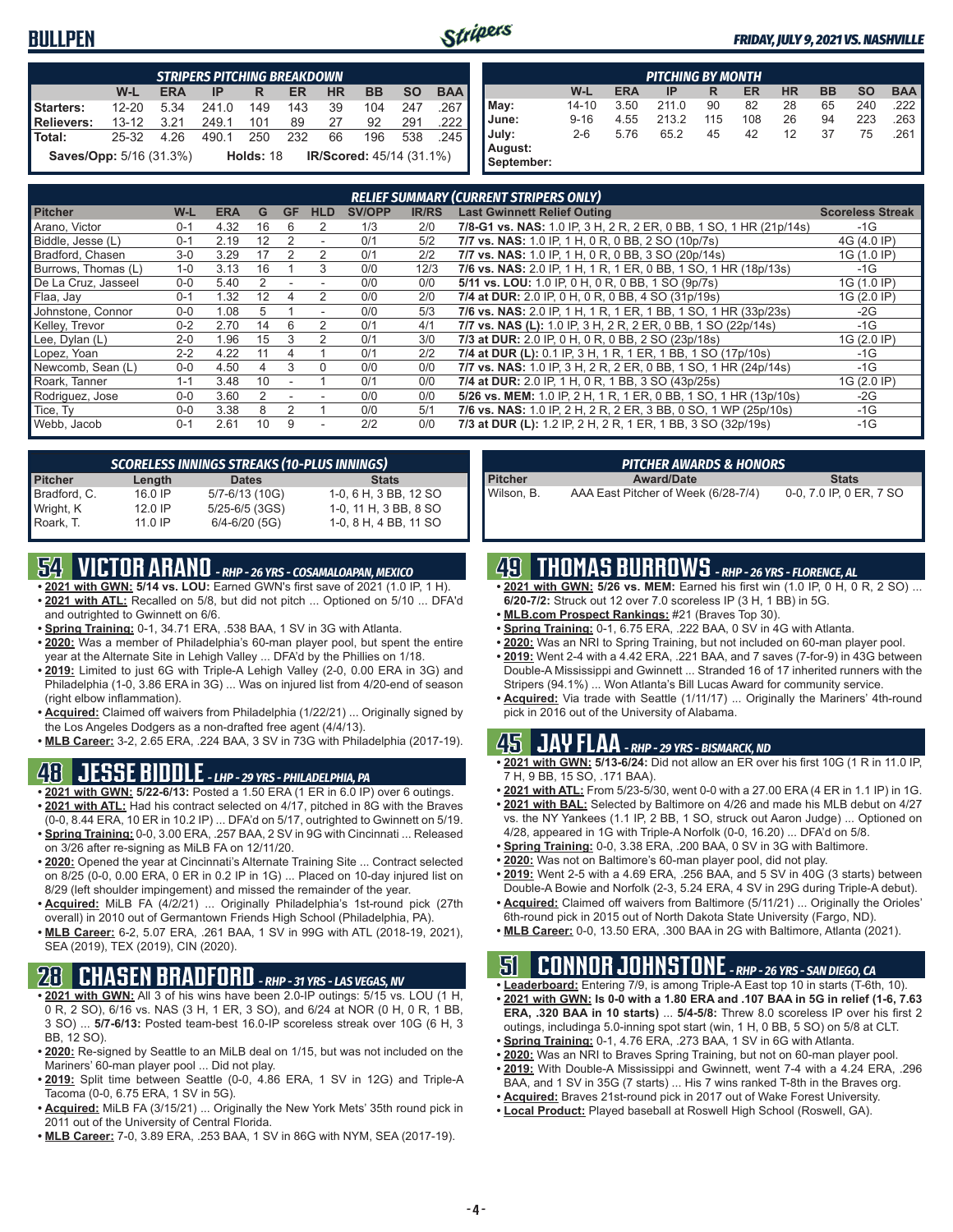## **43 TREVOR KELLEY** *- RHP - 27 YRS - PROVIDENCE, RI*

- **• 2021 with GWN: 5/12-6/27:** Allowed runs in just 2 of 13G for a 1.72 ERA (3 ER in 15.2 IP, 13 H, 6 BB, 15 SO, .241 BAA).
- **• Spring Training:** Did not pitch in Chicago Cubs' MLB camp ... Released on 4/23. **• 2020:** Pitched in 4G with Philadelphia, going 0-0 with a 10.80 ERA ... Outrighted
- on 8/14 and spent the rest of the season at the Phillies Alternate Site. **• 2019:** In 52G with Triple-A Pawtucket, went 5-5 with a 1.79 ERA, .216 BAA, and
- 12 SV ... Was an International League Midseason and Postseason All-Star and a *Baseball America* Triple-A All-Star ... Led IL in appearances and was T-1st in saves ... Made MLB debut on 7/2 at Toronto and logged 10G with Boston (0-3, 8.64 ERA).
- **• Acquired:** MiLB FA (4/28/21) ... Originally Boston's 36th-round pick in 2015 out of the University of North Carolina at Chapel Hill.
- **• MLB Career:** 0-3, 9.26 ERA, .347 BAA, 0 SV in 14G with BOS (2019), PHI (2020).

#### **58 DYLAN LEE** *- LHP - 26 YRS - DINUBA, CA*

- **• 2021 with GWN: Has a 1.76 ERA (3 ER in 15.1 IP) and .151 BAA over his last 11G since 5/26** ... **5/4 at CLT:** Earned the win in his Stripers' debut (2.0 IP, 1 H, 1 R, 0 ER, 0 BB, 3 SO in 10-9 win in 12 innings) ... **6/11 at MEM:** Recorded his first pro hit, a double (1-for-2, R).
- **• Spring Training:** 0-0, 0.00 ERA, 0 SV in 2G with Miami ... Released on 3/29.
- **• 2020:** Was a non-roster invite to Marlins Spring Training, but was not on Miami's 60-man player pool ... Did not play.
- **• 2019:** Logged 45G between Double-A Jacksonville (0-3, 1.91 ERA, .176 BAA, 13 SV in 32G) and Triple-A New Orleans (1-3, 4.71 ERA, .329 BAA, 0 SV in 13G).
- **• Acquired:** MiLB FA (4/15/21) ... Originally Miami's 10th-round pick in 2016 out of Cal State Fresno (Fresno, CA).

### **55 YOAN LOPEZ** *- RHP - 28 YRS - NUEVA GERONA, CUBA*

- **• 2021 with GWN:** Has earned both of his wins in extra innings, 6/9-G2 at MEM (1.0 IP, 1 H, 0 R in 3-1 win in 8 innings) and 6/18 vs. NAS (1.0 IP, 2 H, 1 R, 0 ER, 1 SO in 8-7 win in 10 innings).
- **• 2021 with ARI:** Began the season on Arizona's Opening Day roster ... In 2 stints, went 0-0 with a 6.57 ERA (9 ER in 12.1 IP) and 0 SV (0-for-3) in 13G ... DFA'd on 5/20, traded to Atlanta on 5/22 and optioned to Gwinnett.
- **• Spring Training:** 1-0, 4.91 ERA, .214 BAA, 0 SV in 8G with Arizona.
- **• 2020:** In 20G with Arizona, went 0-1 with a 5.95 ERA, .269 BAA, and 2 holds.
- **• 2019:** Set MLB career highs in G (70) and holds (21), going 2-7 with a 3.41 ERA, .232 BAA, and 1 SV (1-for-4) with the D-backs.
- **• Acquired:** Via trade with Arizona in exchange for CF Deivi Estrada (5/22/21) ... Originally signed by the D-backs as a NDFA out of Cuba (1/16/15).
- **• MLB Career:** 2-8, 4.25 ERA, .252 BAA, 1 SV in 113G with Arizona (2018-21).

## **24 SEAN NEWCOMB** *- LHP - 28 YRS - BROCKTON, MA*

- **• 2021 with GWN:** Has been optioned twice, on 5/5 and 6/30 ... **5/6-7/3:** Struck out 8 over 3.0 scoreless IP (1 H, 1 BB) in 3G.
- **• Gwinnett Career:** 5-4 with a 2.84 ERA and .209 BAA in 19G (14GS) since 2017.
- **• 2021 with ATL:** In 23G, is 2-0 with a 5.82 ERA, .222 BAA, and 1 SV (1-for-2).
- **• Spring Training:** 0-0, 1.29 ERA, .227 BAA, 0 SV in 6G (1GS) with Atlanta.
- **• 2020:** Made just 4 starts with the Braves (0-2, 11.20 ERA) ... Spent most of the year at the Alternate Training Site at Coolray Field.
- **• Acquired:** Via trade with the Los Angeles Angels in exchange for SS Andrelton Simmons (11/12/15) ... Originally the Angels' 1st-round pick (15th overall) in 2014 out of the University of Hartford (West Hartford, CT).
- **• MLB Career:** 24-23, 4.26 ERA, .241 BAA, 2 SV in 132G (57GS) with Atlanta (2017-21) ... In 6G during the 2018-19 Postseasons, went 1-0 with a 1.08 ERA.

## **57 TANNER ROARK** *- RHP - 34 YRS - WILMINGTON, IL*

- **• 2021 with GWN: 5/23 at NAS:** Struck out 3 over 1.0 IP in his Stripers debut ... **6/10 at MEM:** Tossed 2.0 innings in relief (1 H, 0 R, 1 BB, 1 SO) for first win ... **6/4-6/20:** Pitched 11.0 scoreless innings over 5G (8 H, 4 BB, 11 SO, .205 BAA).
- **• 2021 with ATL:** Contract selected on 6/24, but did not pitch before being optioned back to Gwinnett on 6/27.
- **• 2021 with TOR:** Was on Toronto's Opening Day roster, went 0-1 with a 6.43 ERA in 3G (1 start) ... Released by the Blue Jays on 5/3.
- **• Spring Training:** 2-1, 8.44 ERA, .295 BAA in 4 starts with Toronto.
- **• 2020:** Made 11 starts with the Blue Jays, going 2-3 with a 6.80 ERA and .309 BAA.
- **• 2019:** Went 10-10 with a 4.35 ERA and .275 BAA in 31 starts with CIN and OAK. **• Acquired:** MiLB FA (5/10/21) ... Originally Texas's 25th-round pick in 2008 out of the University of Illinois at Urbana-Champaign.
- **• MLB Career:** 76-68, 3.85 ERA, .254 BAA, 1 SV in 227G (184 starts) with WSH, CIN, OAK, TOR (2013-21) ... Pitched in 2014 and 2016 Postseasons with Nationals (0-1, 3.86 ERA in 3G, 1 start).

### **53 TY TICE** *- RHP - 24 YRS - PRAIRIE GROVE, AR*

- **• 2021 with GWN: 6/10 at MEM:** Threw 1.0 scoreless IP (0 H, 0 BB, 1 SO) in his Stripers debut, combining with 5 pitchers on a 2-hit shutout ... **6/10-7/2:** Scored upon in just 1 of 7G (1.29 ERA, 1 ER in 7.0 IP, 4 H, 1 BB, 7 SO, .174 BAA).
- **• 2021 with ATL:** Recalled on 6/20 and pitched once (6/21 at NYM, 1.0 IP, 1 H, 0 R, 1 BB, 0 SO) ... Optioned back to Gwinnett on 6/24.
- **• 2021 with TOR:** Recalled from the Alternate Training Site 3 times (4/9, 4/24, 5/22), went 0-0 with a 5.14 ERA (4 ER in 7.0 IP) in 4G during his MLB debut ... Also pitched once for Triple-A Buffalo (0 ER in 1.0 IP) ... DFA'd on 5/30.
- **• Spring Training:** 1-0, 9.00 ERA, .273 BAA, 0 SV in 6G with Toronto.
- **• 2020:** Spent the entire year at the Blue Jays' Alternate Training Site ... Did not reach the Majors ... Had his contract selected by Toronto on 11/20.
- **• 2019:** Between Double-A New Hampshire and Triple-A Buffalo, went 3-4 with a 2.34 ERA, .196 BAA, and 8 saves (8-for-12) in 46 relief appearances.
- **• Acquired:** Via trade from Toronto in exchange for cash (6/4/21) ... Originally the Blue Jays' 16th-round pick in 2017 out of Central Arkansas.
- **• MLB Career:** 0-0, 4.50 ERA, .303 BAA in 5G with Toronto, Atlanta (2021).

## **71 JACOB WEBB** *- RHP - 27 YRS - RIVERSIDE, CA*

**• 2021 with GWN: Is 2-for-2 in save chances, including 6/9 at MEM (1.0 IP, 0 H, 0 R, 1 SO) and 6/30 at DUR (1.0 IP, 1 H, 0 R, 2 SO)** ... **5/26-6/9:** Struck out 5 over 5.0 IP (0 R, 2 H, 0 BB) in 5G.

- **• 2021 with ATL:** Recalled 4 times (4/7, 4/10, 6/5, 6/17) ... In 17G with the Braves, is 1-2 with a 5.29 ERA (10 ER in 17.0 IP) and a .324 BAA.
- **• Spring Training:** 1-0, 2.57 ERA, .222 BAA, 2 HLD in 7G with Atlanta ... Optioned to the Alternate Training Site in Gwinnett on 3/25.
- **• 2020:** Assigned to the Alternate Training Site on 7/19, but missed over a month with a right shoulder strain (placed on 60-day injured list on 7/20) ... Activated on 9/8 and went 0-0 with a 0.00 ERA (0 ER in 10.0 IP) and .200 BAA in 8G ... Made his MLB Postseason debut, going 0-0 with a 9.00 ERA (3 ER in 3.0 IP) in 3G.
- **• 2019:** Made his MLB debut with Atlanta, going 4-0 with a 1.39 ERA (5 ER in 32.1 IP), .205 BAA, 9 holds, and 2 saves (2-for-4) in 36G ... Also logged 10G with Gwinnett (0-1, 6.97 ERA, .225 BAA, 1 SV).
- **• Acquired:** Braves' 18th-round pick in 2014 out of Tabor College (Hillsboro, KS).
- **• MLB Career:** 5-2, 2.28 ERA, .243 BAA, 2 SV in 61G with Atlanta (2019-21).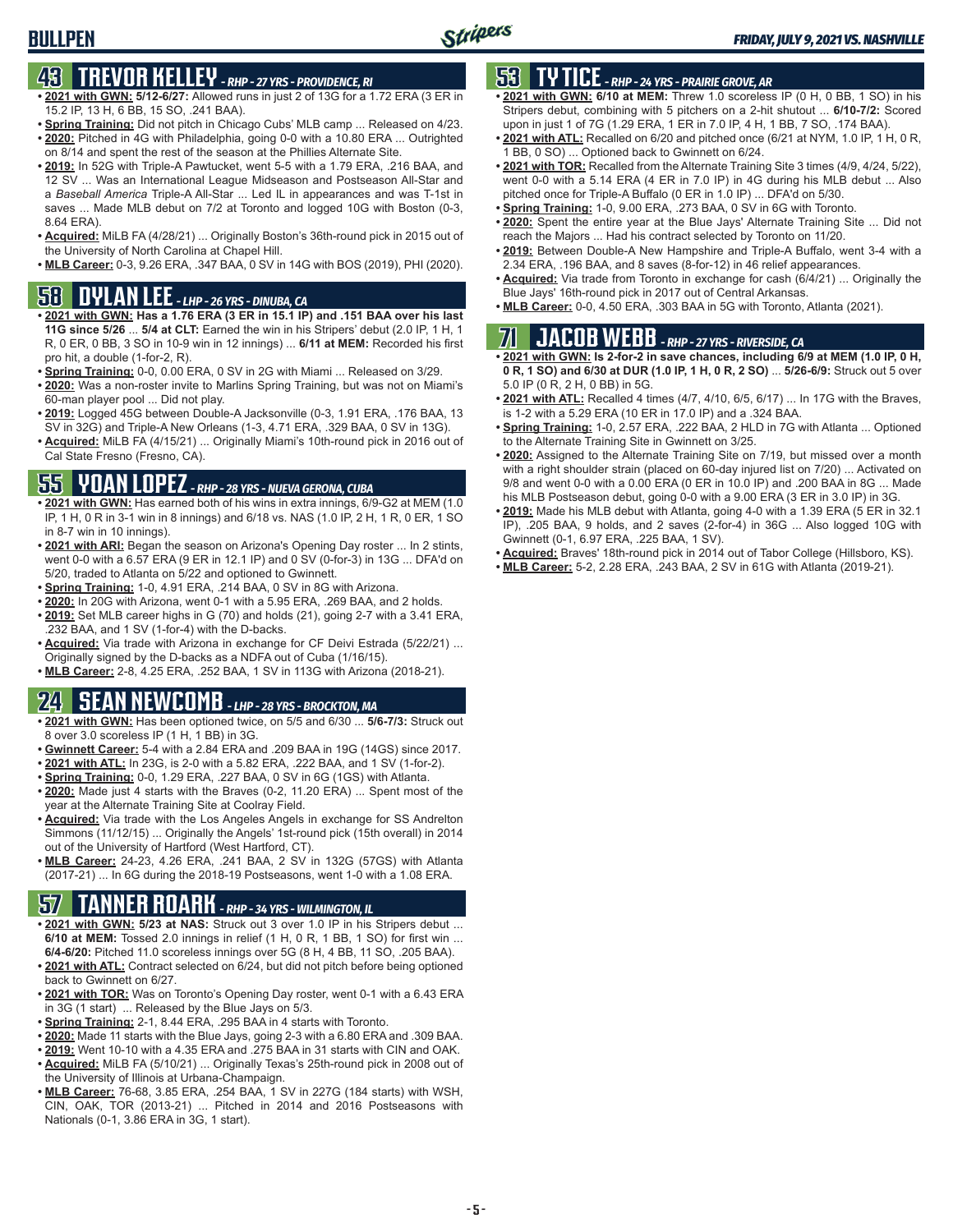#### Stripers **OFFENSE** *FRIDAY, JULY 9, 2021 VS. NASHVILLE TOTAL:* .243, 68 HR, .746 OPS *RISP:* .254, 19 HR, .772 OPS *RUNS/INNING: 1 2 3 4 5 6 7 8 9 X TOT Vs. LHP:* .255, 30 HR, .798 OPS *RISP/2O:* .230, 8 HR, .714 OPS **Stripers:** 46 28 22 33 26 31 26 34 22 11 279 *Vs. RHP:* .235, 38 HR, .714 OPS *LOADED:* .259, 3 HR, .814 OPS **Opponents:** 38 35 36 30 15 28 27 18 11 12 250

|               | <b>HOME RUNS</b>         |                |                          |                          |                          |                |                |                        |                                                  |                          |                          |                |
|---------------|--------------------------|----------------|--------------------------|--------------------------|--------------------------|----------------|----------------|------------------------|--------------------------------------------------|--------------------------|--------------------------|----------------|
|               |                          |                |                          |                          |                          |                |                |                        |                                                  |                          | <b>MULTI-GAMES</b>       |                |
| <b>Player</b> | 1R                       | 2R             | 3R                       | <b>GS</b>                | Tot.                     |                |                | Off LH Off RH Team W-L | Last HR with Gwinnett (Regular Season)           | <b>Hit</b>               | <b>RBI</b>               | <b>HR</b>      |
| Almonte       | 2                        |                |                          |                          | 3                        |                |                | $3-0$                  | 5/30/21 vs. MEM, 1R (RH Connor Jones)            | 8                        | 5                        |                |
| Arcia         | 10                       | 3              |                          |                          | 13                       | 6              | $\overline{7}$ | $7 - 4$                | 7/3/21 at DUR, 1R/Leadoff (RH Shane Baz)         | 16                       | 8                        | 1              |
| Brugman       | $\overline{\phantom{0}}$ | -              | $\overline{\phantom{0}}$ | $\overline{\phantom{a}}$ | $\overline{\phantom{a}}$ |                |                | $0 - 0$                |                                                  |                          | ۰                        |                |
| Camargo       | 3                        | $\overline{2}$ |                          |                          | 6                        | 3              | 3              | $2 - 3$                | 7/1/21 at DUR, 1R (RH Brent Honeywell Jr.)       | 13                       | $\overline{4}$           | $\overline{ }$ |
| Casteel       | ۰.                       | $\overline{2}$ |                          |                          | 3                        | $\overline{2}$ |                | $2 - 1$                | 6/24/21 at NOR, GS (LH Zac Lowther)              | 5                        | 5                        |                |
| Contreras     |                          |                |                          |                          |                          |                |                | $0 - 0$                |                                                  |                          | $\overline{\phantom{a}}$ |                |
| Demeritte     | 4                        | 2              |                          | ۰                        | 6                        | 4              | 2              | $5 - 1$                | 5/30/21 vs. MEM, 1R (LH Bernardo Flores Jr.)     | 7                        | $\overline{4}$           | ٠              |
| Ervin         | $\overline{2}$           | $\overline{2}$ |                          |                          | 5                        | 3              | 2              | $3 - 2$                | 7/7/21 vs. NAS, PH, 2R (LH Aaron Ashby)          | $\overline{4}$           | 5                        |                |
| Goins         |                          |                |                          |                          | $\overline{2}$           |                |                | $1 - 1$                | 7/4/21 at DUR, 2R (RH Joe Ryan)                  | 12                       | 6                        |                |
| Gore          |                          |                | $\overline{\phantom{0}}$ |                          | $\overline{\phantom{0}}$ |                |                | $0 - 0$                |                                                  | 2                        | $\overline{\phantom{a}}$ |                |
| Heredia       | $\overline{a}$           |                |                          |                          |                          |                |                | $0 - 0$                |                                                  |                          |                          |                |
| Inciarte      | ۰.                       | ۰              | $\overline{\phantom{0}}$ | ۰                        | $\overline{\phantom{a}}$ |                | ٠              | $0 - 0$                |                                                  | $\overline{\phantom{0}}$ | $\overline{\phantom{a}}$ | ٠              |
| Jackson       | 3                        | $\overline{2}$ |                          |                          | ⇁                        | 4              | 3              | $3 - 1$                | 7/2/21 at DUR, 1R (RH Chris Mazza) - 2nd of Game | 5                        | 5                        | 2              |
| Kazmar Jr.    | 2                        | 2              |                          |                          | 5                        | $\overline{2}$ | 3              | $2 - 3$                | 7/8/21-G1 vs. NAS, 2R (LH Quentin Torres-Costa)  | 2                        | $\overline{4}$           |                |
| Kipnis        |                          | $\overline{2}$ |                          |                          | 4                        |                | 4              | $3 - 1$                | 7/8/21-G1 vs. NAS, 2R (RH Ryan Weber)            | 7                        | 4                        | ۰.             |
| Lucroy        |                          | -              |                          | $\overline{\phantom{a}}$ | $\overline{2}$           |                | $\overline{2}$ | $1 - 1$                | 6/10/21 at MEM, 3R (RH Grant Black)              | $\overline{4}$           | 3                        | ۰.             |
| Martinez      |                          |                |                          |                          | -                        |                |                | $0 - 0$                |                                                  | $\overline{2}$           |                          |                |
| Morales       |                          |                |                          |                          |                          |                |                | $1 - 0$                | 5/7/21 at CLT, 3R (RH Joe De Carlo)              |                          |                          |                |
| Pache         | 2                        |                | ۰                        |                          | 3                        | $\overline{2}$ |                | $2 - 0$                | 7/8/21-G2 vs. NAS, 1R (LH Blaine Hardy)          | 5                        | 4                        |                |
| Sanchez       | $\blacksquare$           |                |                          |                          |                          |                |                | $1 - 0$                | 6/16/21 vs. NAS, 3R (RH Miquel Sanchez)          | 3                        | $\overline{2}$           |                |
| Snider        | 2                        |                |                          | ٠                        | $\overline{2}$           |                | 2              | $2 - 0$                | 6/18/21 vs. NAS, 1R (RH Patrick Weigel)          | $\overline{2}$           |                          |                |
| Unroe         |                          |                |                          |                          |                          |                |                | $0 - 0$                | 7/19/19 vs. ROC, 1R (RH Drew Hutchison)          |                          |                          |                |
| <b>Waters</b> | $\mathfrak{D}$           |                | $\overline{2}$           |                          | 5                        | 3              | 2              | $1 - 3$                | 7/8/21-G2 vs. NAS, 3R (LH Blaine Hardy)          | 12                       | $\overline{4}$           |                |
| Total:        | 35                       | 20             | 10                       | 3                        | 68                       |                |                |                        |                                                  |                          |                          |                |

**Back-to-Back Homers (1x):** Almonte (GS) / Snider, 5/7 at CLT (1st Inning)

**Back-to-Back-to-Back Homers (1x):**

Arcia (2R) / Camargo / Demeritte, 5/8 at CLT (6th Inning)

**Pinch-Hit Homers (3x):** Demeritte (1R), 5/12 vs. LOU (7th Inning) Casteel (2R), 6/3 vs. JAX (7th Inning) Ervin (2R), 7/7 vs. NAS (6th Inning)

**Leadoff (Game) Homers (2x):** Waters, 5/19 at NAS

Arcia, 7/3 at DUR

#### **Walk-Off Homers (1x):**

Arcia (Solo), 5/16 vs. LOU (9th Inning)

| <b>STRIPERS BATTING BY MONTH</b> |            |    |    |    |    |            |           |            |            |            |
|----------------------------------|------------|----|----|----|----|------------|-----------|------------|------------|------------|
|                                  | <b>AVG</b> | G  | 2B | 3B | HR | <b>RBI</b> | <b>SB</b> | <b>OBP</b> | <b>SLG</b> | <b>OPS</b> |
| May:                             | .254       | 24 | 43 | 2  | 36 | 138        | 24        | .366       | .445       | .811       |
| June:                            | .227       | 25 | 36 | 3  | 21 | 88         | 23        | .308       | .357       | .665       |
| July:                            | .256       | 8  | 15 |    | 11 | 35         | 4         | .336       | .450       | .785       |
| August:<br>September:            |            |    |    |    |    |            |           |            |            |            |

| <b>PINCH HITTERS</b> |       |                |                |                |          |             |             |
|----------------------|-------|----------------|----------------|----------------|----------|-------------|-------------|
| <b>Player</b>        | AVG.  | AB             | н              | 2B             | 3B       | <b>HR</b>   | <b>RBI</b>  |
| Almonte              | 1.000 |                |                | 0              | 0        | 0           | 2           |
| Arcia                | ---   | $\Omega$       | $\Omega$       | $\Omega$       | $\Omega$ | $\Omega$    | $\Omega$    |
| Casteel              | .150  | 20             | 3              | 1              | 0        |             | 4           |
| Demeritte            | .400  | 5              | $\overline{2}$ | 1              | 0        |             | 1           |
| Ervin                | .400  | 5              | $\overline{2}$ | $\Omega$       | $\Omega$ | 1           | 3           |
| Goins                | .000  | $\overline{2}$ | $\Omega$       | 0              | 0        | $\Omega$    | 0           |
| Gore                 | .250  | 4              | 1              | 0              | 0        | 0           | 0           |
| Kazmar Jr.           | .000  | 6              | $\Omega$       | $\Omega$       | 0        | $\Omega$    | $\Omega$    |
| Lucrov               | .000  | 3              | $\Omega$       | $\mathbf 0$    | 0        | $\mathbf 0$ | $\mathbf 0$ |
| <b>Morales</b>       | .000  |                | 0              | 0              | 0        | $\mathbf 0$ | $\Omega$    |
| Pache                | ---   | $\Omega$       | $\Omega$       | $\Omega$       | $\Omega$ | $\Omega$    | $\Omega$    |
| Sanchez              | .000  | 6              | $\Omega$       | $\mathbf 0$    | $\Omega$ | $\Omega$    | 0           |
| Snider               | .083  | 12             | 1              | $\Omega$       | 0        | $\Omega$    | $\Omega$    |
| Unroe                | .000  | 4              | $\Omega$       | $\Omega$       | 0        | $\Omega$    | $\Omega$    |
| Totals:              | .145  | 69             | 10             | $\overline{2}$ | 0        | 3           | 10          |

| <b>HITTING STREAKS (10-PLUS GAMES)</b> |                |                                        |  |  |
|----------------------------------------|----------------|----------------------------------------|--|--|
| Player<br>Arcia                        | Length/Dates   | <b>Stats</b>                           |  |  |
|                                        | 13G (5/4-5/18) | .393 (22-56), 4 2B, 7 HR, 17 R, 12 RBI |  |  |

| <b>ON-BASE STREAKS (15-PLUS GAMES)</b> |                    |                                       |  |  |  |
|----------------------------------------|--------------------|---------------------------------------|--|--|--|
|                                        | Length/Dates       | <b>Stats</b>                          |  |  |  |
| Player<br>Camargo                      | 18G (6/18-Current) | .303 (20-66), 6 2B, 2 HR, 7 RBI, 7 BB |  |  |  |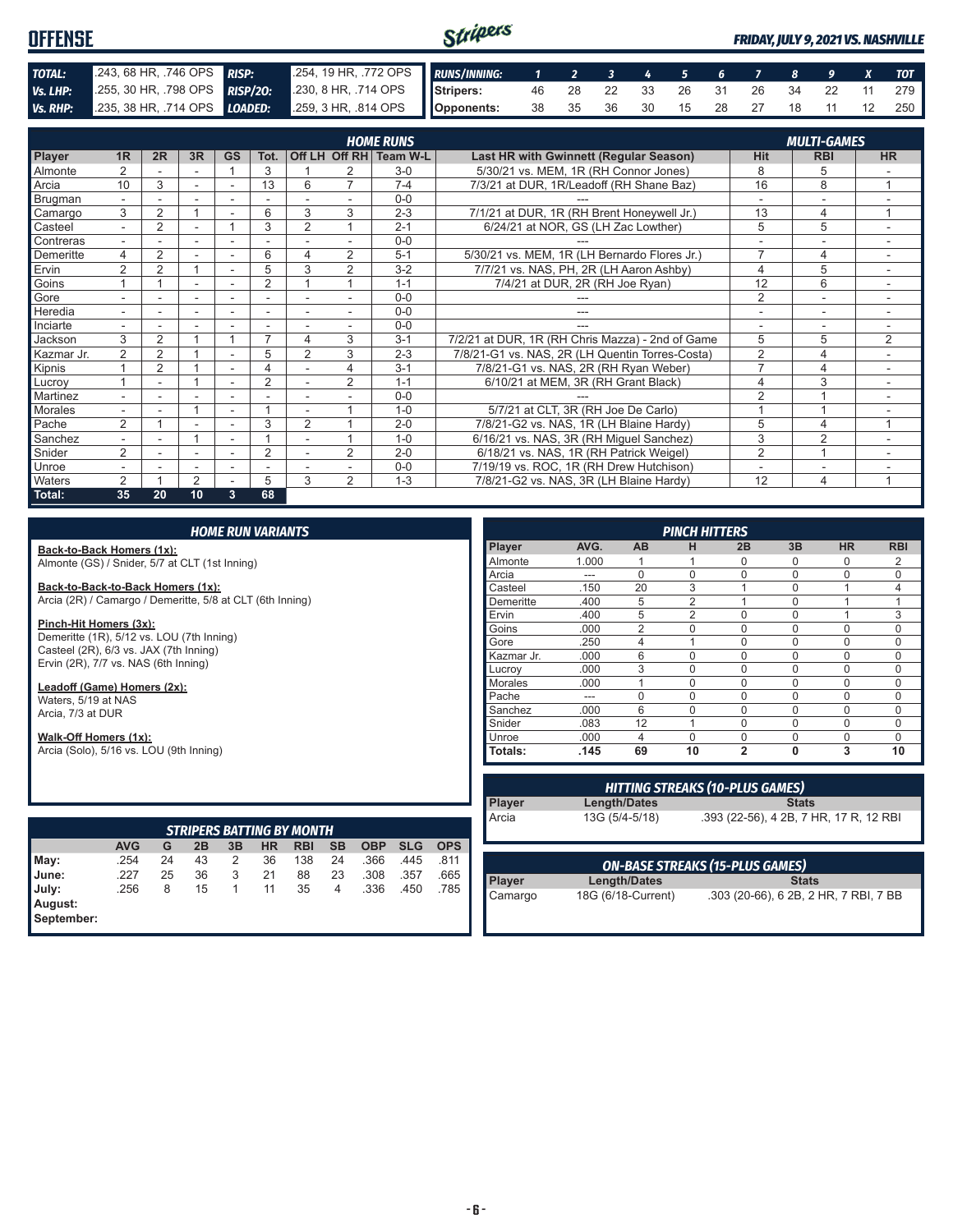## **17 JOHAN CAMARGO** *- INF - 27 YRS - PANAMA CITY, PANAMA*

*SEASON WITH GWN:*.303, 6 HR, 21 RBI, 0 SB, .889 OPS *HIT STREAK:* -1G (0-3)

*7/8 vs. NAS:* 2-6, 2 2B, R, RBI, BB *SERIES:* .231 (3-13), 2 2B, RBI

**BATTER BIOS**

- **• Leaderboard:** Entering 7/9, ranks among Triple-A East top 10 in OBP (6th, .398), AVG (10th, .303), and R (T-10th, 32).
- **• 2021 with GWN: Has an 18G on-base streak since 6/18** ... **Has hit safely in 20 of 25G since 6/10, batting .337 (32-for-95, 8 2B, 1 3B, 3 HR, 14 R, 11 RBI, .937 OPS)** ... **5/4-5/22:** Hit safely in each of his first 9G (.364, 2 2B, 3 HR, 13 R, 8 RBI) ... **5/8 at CLT:** Notched his first career multi-HR game (2-for-4, 2 HR, 2 RBI) ... **6/5 vs. JAX:** Started 5-4-3 triple play, Gwinnett's first since 5/28/19 at TOL ... **6/10 at**
- **MEM:** Homered for first time since 5/8 (2-run, #4) in 4-for-5, 2-RBI effort. **• Gwinnett Career:** Has hits in 75 of 99G (75.8%) since 2017, batting .327 (126-for-
- 385, 28 2B, 2 3B, 15 HR, 65 R, 63 RBI, 1 SB, .923 OPS).
- **• 2021 with ATL:** In 5 stints with the Braves, batting .000 (0-for-15, 1 R) in 14G.
- **• Spring Training:** .186, 2 2B, 1 HR, 4 R, 3 RBI in 18G with Atlanta.
- **• 2020:** Made Braves' Opening Day roster and batted .200 (8 2B, 4 HR, 16 R, 9 RBI) in 35G ... Added to the NLCS roster in place of injured Adam Duvall prior to Game 2 and played in 4G (.250, 2-for-8, 1 2B, 1 RBI).
- **• Acquired:** NDFA (7/2/10) out of Panama City, Panama.
- **• MLB Career:** .257, 68 2B, 4 3B, 34 HR, 144 RBI, 2 SB in 363G with Atlanta (2017- 21) ... Played in 2018 and 2020 Postseasons (.087, 1 2B, 1 RBI in 8G).

## **9 RYAN CASTEEL** *- 1B/C - 30 YRS - CHATTANOOGA, TN*

*SEASON WITH GWN:*.254, 3 HR, 17 RBI, 0 SB, .757 OPS *HIT STREAK:* -2G (0-3) *7/8 vs. NAS:*0-2, 2 BB *SERIES:* .143 (1-7)

- **• 2021 with GWN: 5/15-5/18:** Had 6 RBI in 3G span, including 5/15 vs. LOU (1 for-2, GW 3-run 2B, 3 RBI) and 5/16 vs. LOU (1-for-3, HR, 2 RBI) ... **6/2 vs. JAX:** Notched pinch-hit 2-run 2B ... **6/3 vs. JAX:** Hit pinch-hit 2-run HR (#2) ... **6/24 at NOR:** Crushed game-winning grand slam (#3) in 6-2 victory (1-for-4, 4 RBI), his 2nd career slam (first since 7/20/13 with Adv-A Modesto).
- **• Spring Training:** Did not play in Atlanta's MLB camp.
- **• 2020:** Was not on the Braves' 60-man player pool ... Did not play.
- **• 2019:** Played 118G with Double-A Mississippi, batting .263 (21 2B, 2 3B, 21 HR, 73 RBI, .811 OPS) ... Ranked 2nd in the Southern League in homers and RBI, 3rd in slugging (.477) ... Was his 2nd career 20-homer season (hit 22 in 2013).
- **• Acquired:** MiLB FA (3/14/21) ... Originally Colorado's 17th-round pick in 2010 out of Cleveland State Community College (Cleveland, TN).

## **14 WILLIAM CONTRERAS** *- C - 23 YRS - PUERTO CABELLO, VZ*

*SEASON WITH GWN:*.200, 0 HR, 0 RBI, 0 SB, .400 OPS *HIT STREAK:* -1G (0-1)

- *7/8 vs. NAS:*1-5, R, SO *SERIES:* .200 (1-5)
- **• 2021 with GWN:** Optioned on 7/7 ... **7/8 vs. NAS:** Made his Triple-A debut, playing in both games of doubleheader (1-for-5, R).
- **• 2021 with ATL:** On the Braves' Opening Day roster ... Hit .204 (3 2B, 1 3B, 7 HR, 16 R, 21 RBI, .666 OPS) in 44G through 7/6.
- **• Spring Training:** .350, 3 2B, 1 HR, 5 R, 7 RBI in 17G with Atlanta.
- **• 2020:** Spent most of the year at the Alternate Training Site at Coolray Field ... Recalled by Atlanta for his MLB debut on 7/24 ... Hit .400 (4-for-10, 1 2B, 1 RBI) in 4G before being optioned on 7/29.
- **• 2019:** Between FLA and MIS, hit .255 (20 2B, 6 HR, 50 R, 39 RBI) in 110G ... Named a Florida State League Midseason All-Star.
- **• Bloodlines:** Older brother is Chicago Cubs' C Willson Contreras.
- **• Acquired:** NDFA (2/1/15) out of Puerto Cabello, Venezuela.
- **• MLB Career:** .217, 4 2B, 1 3B, 7 HR, 22 RBI, 0 SB in 48G with Atlanta (2020-21).

## **18 PHILLIP ERVIN** *- OF - 28 YRS - MOBILE, AL*

*SEASON WITH GWN:*.188, 5 HR, 18 RBI, 7 SB, .657 OPS *HIT STREAK:* 2G (2-4)

*7/8 vs. NAS:*1-3 *SERIES:* .500 (2-4), HR, 2 RBI

- **• 2021 with GWN: 6/2 vs. JAX:** Hit decisive 3-run HR (#1) and tallied season-high 4 RBI (1-for-4, R) ... **6/13 at MEM:** Belted game-tying 2-run HR (#2) with 2 outs in the 9th of an eventual 7-6 loss (1-for-3, 1 R, 2 RBI) ... **7/7 vs. NAS:** Clubbed game-tying 2-run pinch-hit HR (#5, 1-for-1, 2 RBI).
- **• Spring Training:** .276, 0 HR, 2 RBI, 1 SB, .647 OPS in 18G with Atlanta ... DFA'd on 3/28, outrighted to the Alternate Training Site on 4/3.
- **• 2020:** Between Cincinnati and Seattle, hit .149 with 3 2B, 4 RBI, 1 SB in 37G ... DFA'd by the Reds (8/28), Mariners (12/16), and Chicago Cubs (2/20/21).
- **• Acquired:** Off waivers from the Chicago Cubs (2/22/21) ... Originally Cincinnati's 1st-round pick (27th overall) in 2013 out of Samford University (Homewood, AL).
- **• MLB Career:** .247, 26 2B, 8 3B, 17 HR, 68 RBI, 15 SB in 237G with CIN, SEA (2017-20) ... Talled 7 of his 8 career triples in 2019 (ranked 7th in NL).

## **8 RYAN GOINS** *- INF - 33 YRS - TEMPLE, TX*

*SEASON WITH GWN:*.276, 2 HR, 23 RBI, 0 SB, .730 OPS *HIT STREAK:* 1G (2-3) *7/8 vs. NAS:*2-4, RBI, 2 BB, SO *SERIES:* .385 (5-13), 2 RBI

- **• 2021 with GWN: 5/4 at CLT:** Hit Gwinnett's first HR of the season (solo, 2-for-5, RBI) ... **5/12 vs. LOU:** Set season highs for hits (3-for-4) and RBI (3) ... **6/18-6/29:** Posted season-best 8G hitting streak (.400, 10-for-25, 1 2B, 3 R, 6 RBI) ... **7/4 at DUR:** Homered for the first time since Opening Night (2-run, #2, 1-for-4, 2 RBI).
- **• Triple-A Career:** Has played for BUF (2013-16), LHV (2018), CLT (2019), and GWN (2021) ... Was teammates with MGR Matt Tuiasosopo in 2014 with BUF.
- **• Spring Training:** .391, 2 2B, 0 HR, 5 RBI, 0 SB, .960 OPS in 16G with Atlanta.
- **• 2020:** Played in 14G with the Chicago White Sox, batting .000 (0-for-9, 4 R) ... Spent most of the year at the Alternate Training Site in Schaumburg, IL.
- **• Acquired:** MiLB FA (2/25/21) ... Originally Toronto's 4th-round pick in 2009 out of Dallas Baptist University (Dallas, TX).
- **• MLB Career:** .228, 71 2B, 12 3B, 22 HR, 158 RBI in 555G with TOR, KC, CWS (2013-20) ... Played for TOR in 2015-16 Postseasons (.146, 1 HR, 5 RBI in 14G).

### **5 TERRANCE GORE** *- OF - 30 YRS - MACON, GA*

*SEASON WITH GWN:*.263, 0 HR, 0 RBI, 13 SB, .732 OPS *HIT STREAK:* -1G (0-1) *7/8 vs. NAS:*0-1, BB *SERIES:* .333 (1-3)

- **• Leaderboard:** Entering 7/9, ranks among Triple-A East top 10 in SB (5th, 13). **• 2021 with GWN:** Is 13-for-14 (92.9%) in stolen base attempts over 20G, has a pair of 2-steal games (5/18 at NAS, 6/18 vs. NAS) ... **6/9-G2 at MEM:** Stole 3rd and
- scored winning run in 8th inning of 3-1 victory.
- **• Spring Training:** Did not play in Atlanta's MLB camp.
- **• 2020:** Logged 2G in his lone season with the Los Angeles Dodgers (0 PA). **• Acquired:** MiLB FA (2/18/21) ... Originally Kansas City's 20th-round pick in 2011 out of Gulf Coast Community College (Panama City, FL).
- **• MLB Career:** .224, 2 2B, 1 3B, 0 HR, 1 RBI, 40 SB in 102G with KC, CHC, LAD (2014-20) ... Played in the Postseason with KC (2014-15) and CHC (2018), going 0-for-2 with 3 R, 5 SB ... Won World Series with the Royals in 2015.

## **56 ALEX JACKSON** *- C - 25 YRS - SAN DIEGO, CA*

| <b>SEASON WITH GWN:</b> .271, 7 HR, 17 RBI, 1 SB, 1.072 OPS | <b>HIT STREAK:</b> $4G$ (7-18)  |
|-------------------------------------------------------------|---------------------------------|
| $7/8$ vs. NAS: $DNP$                                        | <b>SERIES:</b> .500 (4-8), 2 2B |

- **• MLB Rehab:** On Atlanta's 10-day IL since 5/2 (strained left hamstring) ... Moved to 60-day IL on 6/24 ... Assigned to rehab with GWN twice (5/21, 6/30).
- **• 2021 with GWN: Batting .314 (16-for-51, 4 2B, 1 3B, 7 HR, 10 R, 17 RBI, 1.222 OPS) in last 13G since 5/27** ... **5/27 vs. MEM:** Set career highs in HR (3) and RBI (7) in 4-for-4 effort ... **6/9-G1 at MEM:** Belted GW 3-run HR (#5) in 5-4 win ... **7/2 at DUR:** Notched his 7th career multi-HR game with GWN (2-for-5, 2 HR, 3 RBI).
- **• Gwinnett Career:** Of his 108 career hits with the Stripers, 65 (60.2%) have gone for extra bases (24 2B, 3 3B, 38 HR) ... Has an .846 OPS in 136G.
- **• 2021 with Atlanta:** Made the Braves' Opening Day roster for the first time in his career ... Hit .043 (1-for-23, 2 R) in 10G prior to the injury.
- **• Spring Training:** .194, 2 2B, 2 HR, 8 RBI, .716 OPS in 14G with Atlanta.
- **• 2020:** Spent most of the year at the Alternate Training Site in Gwinnett ... In 5G with Atlanta, batted .286 (2-for-7, 1 2B).
- **• Acquired:** Via trade with Seattle in exchange for RHP Max Povse and RHP Rob Whalen (11/28/16) ... Originally the Mariners' 1st-round pick (6th overall) in 2014 out of Rancho Bernardo High School (San Diego, CA).
- **• MLB Career:** .070, 1 2B, 2 R, 0 RBI in 19G with Atlanta (2019-21).

### **4 SEAN KAZMAR JR.** *- INF - 36 YRS - VALDOSTA, GA*

*SEASON WITH GWN:*.182, 5 HR, 16 RBI, 1 SB, .603 OPS *HIT STREAK:* 2G (2-8)

- *7/8 vs. NAS:*1-3, HR, R, 2 RBI, SO *SERIES:* .182 (2-11), 2B, HR, 2 RBI **• 2021 with GWN: 5/25 vs. MEM:** Lined a walk-off single in the 9th for a 2-1 win, his first career walk-off RBI with Gwinnett ... **7/8-G1 vs. NAS:** Surpassed Joey Terdoslavich for 3rd on Gwinnett's career home run list (#42, 1-for-3, 2 RBI).
	- **• Gwinnett Career:** Batting .264 (640-for-2420, 132 2B, 12 3B, 42 HR, 292 R, 286 RBI, 24 SB) in 705G over 8 seasons ... Leads in career G, AB, H, TB (922), 2B, R, RBI ... Ranks 2nd in career 3B (12) ... Ranks 3rd in career HR (42).
	- **• 600 Club:** His 640 hits are 4th in Richmond/Gwinnett history (Larry Whisenton leads with 657) ... Is one of 5 in RICH/GWN history with 600 hits.
	- **• 2021 with ATL:** Contract selected on 4/17, has spent 2 stints with Atlanta (4/17- 4/23, 5/4-5/7), going 0-for-2 ... Pinch hit on 4/17 at the Chicago Cubs, marking his first MLB appearance in 4,589 days since 9/23/08 with San Diego ... The last player with a bigger gap between MLB appearances was Ralph Winegarner (13 years, 14 days between 6/23/36 with CLE and 7/7/49 with STL).
	- **• Spring Training:** .409, 3 HR, 9 RBI, 0 SB, 1.415 OPS in 25G with Atlanta.
	- **• 2020:** Was an NRI to Braves Spring Training, but not on 60-man player pool.
	- **• Acquired:** MiLB FA (12/7/20) ... Originally San Diego's 5th-round pick in 2004 out of the College of Southern Nevada.
- **• MLB Career:** .195, 1 2B, 0 3B, 0 HR, 2 RBI in 22G with San Diego (2008) and Atlanta (2021).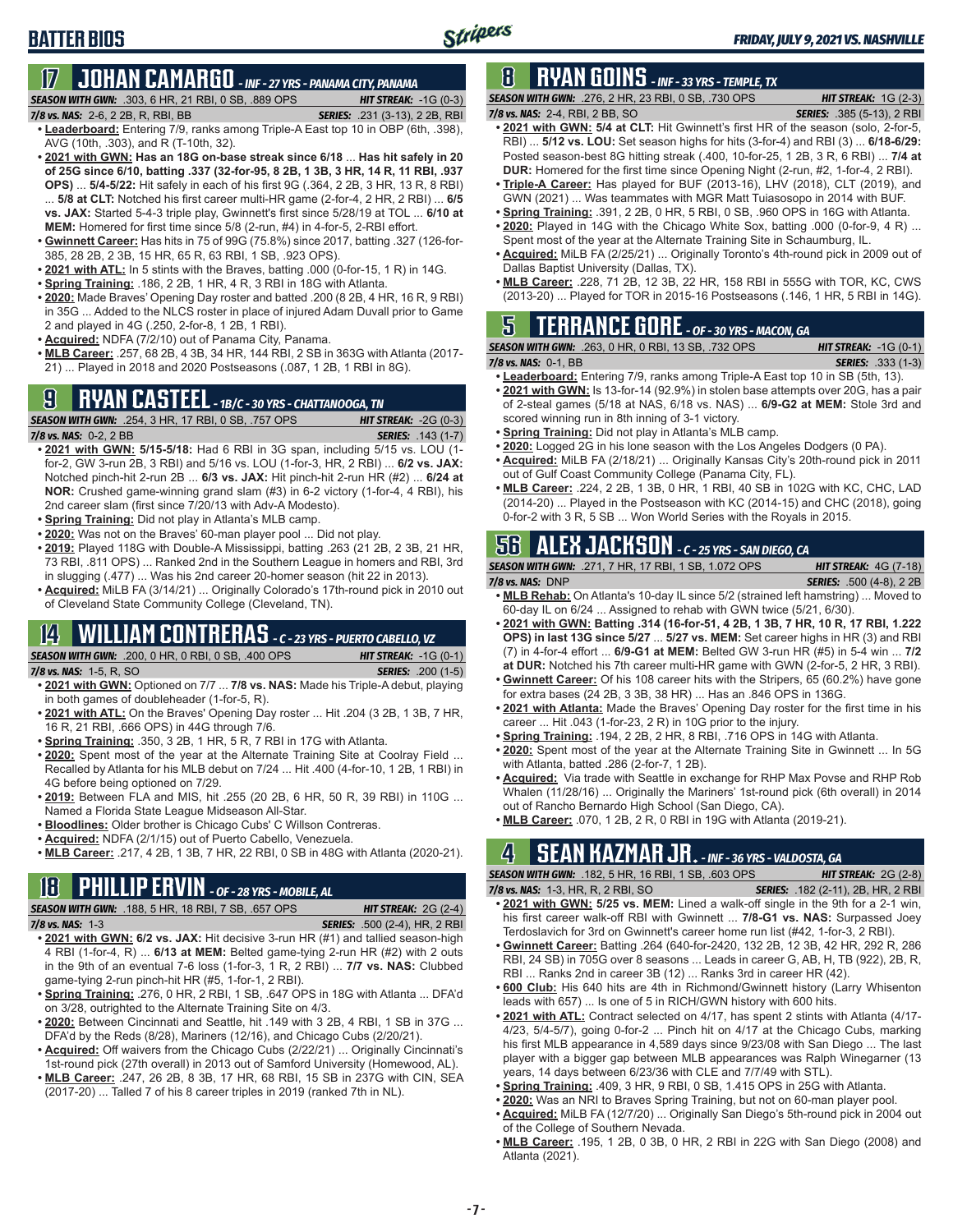### **BATTER BIOS**

### **22 JASON KIPNIS** *- INF - 34 YRS - NORTHBROOK, IL*

#### *SEASON WITH GWN:*.255, 4 HR, 12 RBI, 0 SB, .810 OPS *HIT STREAK:* 3G (5-12)

- *7/8 vs. NAS:*1-3, HR, R, 2 RBI, BB, SO *SERIES:* .417 (5-12), 2B, HR, 3 RBI **• 2021 with GWN: 5/28 vs. MEM:** Belted a decisive 3-run HR (#1, 2-for-3, 3 RBI)
- ... **6/16 at NAS:** Hit another game-winning HR (#2), a 2-run shot (2-for-4,, 2 RBI). **• Spring Training:** .241, 1 2B, 1 HR, 2 R, 3 RBI in 12G with Atlanta ... Released on 3/27, re-signed to MiLB deal on 3/29.
- **• 2020:** In his lone season with the Chicago Cubs, hit .237 (8 2B, 1 3B, 3 HR, 16 RBI, 1 SB) in 44G ... Played in 2G during the Postseason (0-for-3, 1 BB, 1 SO) ... Elected Free Agency on 10/28.
- **• Acquired:** MiLB FA (3/29/21) ... Originally Cleveland's 2nd-round pick in 2009 out of Arizona State University (Tempe, AZ).
- **• MLB Career:** .260, 260 2B, 24 3B, 126 HR, 545 RBI, 136 SB in 1,165G with CLE, CHC (2011-20) ... Was 2-time AL All-Star with the Indians (2013, 2015) ... Hit .192 (3 2B, 1 3B, 4 HR, 9 RBI) in 26G during the Postseason with CLE (2013, 2016-18) and CHC (2020).

### **20 JONATHAN MORALES** *- C - 26 YRS - ARROYO, PUERTO RICO*

#### *SEASON WITH GWN:*.119, 1 HR, 6 RBI, 0 SB, .303 OPS *HIT STREAK:* 1G (1-2)

*7/8 vs. NAS:*1-2, R *SERIES:* .500 (1-2)

- **• 2021 with GWN: 5/7 at CLT:** Tied his single-game career high with 5 RBI, going 2-for-6 with a 3-run HR (#1) in the 9th.
- **• Spring Training:** .250, 0 HR, 1 RBI, 0 SB, 1.200 OPS in 12G with Atlanta.
- **• 2020:** Spent entire year at Braves Alternate Site in Gwinnett (no MLB debut) ... Played for Caguas of the Puerto Rican Winter League (.394, 3 HR, 9 RBI in 13G), earning PWL Postseason All-Star honors.
- **• 2019:** Hit .240 (13 2B, 2 HR, 27 R, 25 RBI) in 80G between Double-A Mississippi and Gwinnett ... Logged 1 game during the IL Playoffs (0-for-1, BB).
- **• Acquired:** Braves' 25th-round pick in 2015 out of Miami-Dade Community College.

## **15 CRISTIAN PACHE** *- OF - 22 YRS - SANTO DOMINGO CENTRO, D.R.*

*SEASON WITH GWN:*.234, 3 HR, 13 RBI, 1 SB, .695 OPS *HIT STREAK:* 2G (4-6) *7/8 vs. NAS:* 4-6, HR, 3 R, 3 RBI, BB *SERIES:* .357 (5-14), HR, 3 RBI **• MLB.com Prospect Ranks:** #1 (Braves Top 30), #10 (Top 100).

- **• 2021 with GWN: 5/29-6/1:** Assigned to rehab (right hamstring inflammation), played 1G before being activated/optioned on 6/2 ... **6/5 vs. JAX:** Went 3-for-6 with 2 2B, including game-tying 2-run 2B in 9th ... **6/10 at MEM:** Tallied his first career multi-HR game (3-for-5, 2 HR, 3 R, 4 RBI) ... **6/30 at DUR:** Notched last-AB game-winning RBI single in 9th for 2-1 win (2-for-3, 2B, RBI).
- **• 2021 with ATL:** On Atlanta's Opening Day roster for the first time ... Hit .111 (3 2B, 1 HR, 6 R, 4 RBI) in 22G ... Placed on IL twice, on 4/14 and 5/14 ... Was at the Alternate Training Site from 4/24-4/30.
- **• Spring Training:** .184, 2 2B, 1 3B, 4 R, 3 RBI, 2 SB in 17G with Atlanta.
- **• 2020:** Spent most of the year at the Alternate Training Site ... Made his MLB debut on 8/21 vs. Philadelphia (1-for-4) ... Played just 2G during regular season (.250) ... Also made MLB Postseason debut (.182, 1 2B, 1 HR, 4 R, 4 RBI in 12G).
- **• 2019:** Between Mississippi (104G) and Gwinnett (26G), hit .277 (36 2B, 9 3B, 12 HR, 63 R, 61 RBI, 8 SB, .802 OPS) in 130G ... Named a Southern League Postseason All-Star and MLB All-Star Futures Game participant.
- **• Acquired:** NDFA (7/4/15) out of Santo Domingo Centro, D.R.
- **• MLB Career:** .119, 3 2B, 0 3B, 1 HR, 4 RBI, 0 SB in 24G with Atlanta (2020-21).

# **2 YOLMER SANCHEZ** *- INF - 29 YRS - MARACAY, VENEZUELA*

**SEASON WITH GWN:** .179, 1 HR, 12 RBI, 3 SB, .525 OPS

- *7/8 vs. NAS:*1-3, 2B, RBI, SO *SERIES:* .333 (1-3), 2B, RBI **• 2021 with GWN: 5/7 at CLT:** Went 3-for-5 with 3 runs, 3 RBI and Gwinnett's first triple of the year ... **6/9-G2 at MEM:** Stole home plate as part of a double-steal with Drew Waters, scored tying run in 3-1 win (1-for-2, R, SB) ... **6/16 vs. NAS:** After going 30G without a homer, launched his 1st of the year (3-run, 1-for-2, 3 RBI).
- **• Spring Training:** .190, 0 XBH, 2 RBI, 1 SB, .451 OPS in 15G with Baltimore ... DFA'd on 3/27, released on 3/30.
- **• 2020:** Played 11G with the Chicago White Sox, batting .313 (3 2B, 1 HR, 1 RBI, 1.164 OPS) ... Made his MLB Postseason debut in the ALWCS (1G, no at-bat).
- **• Acquired:** MiLB FA (3/31/21) ... Originally a NDFA with Chi. White Sox (5/29/09). **• MLB Career:** .245, 113 2B, 24 3B, 32 HR, 215 RBI, 30 SB in 657G with the Chi.
- White Sox (2014-20) ... Won an AL Gold Glove in 2019 (.987 FPCT at 2B).

## **26 TRAVIS SNIDER** *- OF/INF - 33 YRS - KIRKLAND, WA*

| <b>SEASON WITH GWN:</b> .167. 2 HR. 4 RBI. 0 SB. .614 OPS | <b>HIT STREAK:</b> $1G(2-3)$  |
|-----------------------------------------------------------|-------------------------------|
| 7/8 vs. NAS: 2-3, 2B, R                                   | <b>SERIES:</b> .500 (2-4), 2B |
| $\overline{a}$                                            |                               |

- **• 2021 with GWN: 5/5-5/9:** Drew 8 walks in his first 3G ... **6/3 vs. JAX:** Recorded first multi-hit game (2-for-3, R) ... **6/18 vs. NAS:** Homered for the first time since 5/7 at CLT, a solo shot (#2) as part of 6-run comeback in 8-7 win (1-for-3, 2 RBI).
- **• Spring Training:** Did not play in Atlanta's MLB camp.
- **• 2020:** Signed by Miami on 7/24 and reported to the Marlins' Alternate Training Site in Jupiter, FL, but was released on 8/27 and did not reach the Majors.
- **• 2019:** Played for Triple-A Reno in Arizona's system (.294, 22 2B, 4 3B, 11 HR, 41 RBI, 3 SB, .899 OPS in 93G).
- **• Acquired:** MiLB FA (2/26/21) ... Originally Toronto's 1st-round pick (14th overall) in 2006 out of Henry M. Jackson High School (Mill Creek, WA).
- **• MLB Career:** .244, 100 2B, 7 3B, 54 HR, 212 RBI, 22 SB in 630G with TOR, PIT (2008-15) ... Played for PIT in the Postseason from 2013-15 (.250, 1-for-4 in 3G).

## **11 Drew WATERS** *- OF - 22 YRS - ATLANTA, GA*

*SEASON WITH GWN:*.240, 5 HR, 17 RBI, 15 SB, .733 OPS *HIT STREAK:* 2G (3-8)

- *7/8 vs. NAS:*3-8, 2B, 3B, HR, 3 R, 3 RBI, SB *SERIES:* .250 (4-16), 2 2B, 3B, HR, 4 RBI
- **• Leaderboard:** Entering 7/9, ranks among Triple-A East top 10 in SB (T-3rd, 15). **• Futures Game:** Will play for the NL Team in the 2021 SiriusXM All-Star Futures Game on 7/11 at Coors Field ... Is the 7th active Gwinnett player selected to the game (1st since RHP Touki Toussaint in 2018).
- **• MLB.com Prospect Ranks:** #2 (Braves Top 30), #25 (Top 100 Prospects).
- **• 2021 with GWN: Hitting .313 (10-for-32, 4 2B, 1 3B, 2 HR, 8 R, 7 RBI, 3 SB, 1.040 OPS) in 8G in July** ... **5/15-6/10:** Hit .316 (25-for-79, 4 2B, 3 HR, 16 R, 9 RBI, 6 SB, .906 OPS) in 21G ... **5/18 at NAS:** Recorded his first career multi-HR game (3-for-5, 2 HR, 3 RBI) and became the first GWN player to homer from both sides of the plate since Mel Rojas Jr. (7/7/16 at CLT) ... **5/19 at NAS:** Fell a triple shy of the cycle in his first 4-hit game at Triple-A (4-for-5, 2B, HR, 2 R, 2 RBI, 2 SB) ... **6/9-G2 at MEM:** Lined RBI single in 8th (2-for-3, R, RBI) for last-at-bat 3-1 win ... **7/3 at DUR:** Homered for first time since 5/19 (3-run, #4, 1-for-5, 3 RBI).
- **• Spring Training:** .500, 1 2B, 0 HR, 2 RBI, 1 SB in 4G with Atlanta.
- **• 2020:** Spent entire year at Braves Alternate Site in Gwinnett (no MLB debut).
- **• 2019:** Hit .309 (40 2B, 9 3B, 7 HR, 80 R, 52 RBI, 16 SB) in 134G with Double-A Mississippi and Gwinnett ... Won Southern League Batting Title (.319, best in MIS history) and Most Valuable Player (1st in MIS history) ... Ranked among MiLB top 5 in doubles (T-3rd, 40) and hits (5th, 163).
- **• Acquired:** Braves' 2nd-round pick in 2017 out of Etowah High School (Woodstock, GA) ... Named Gatorade Georgia Baseball Player of the Year in 2017.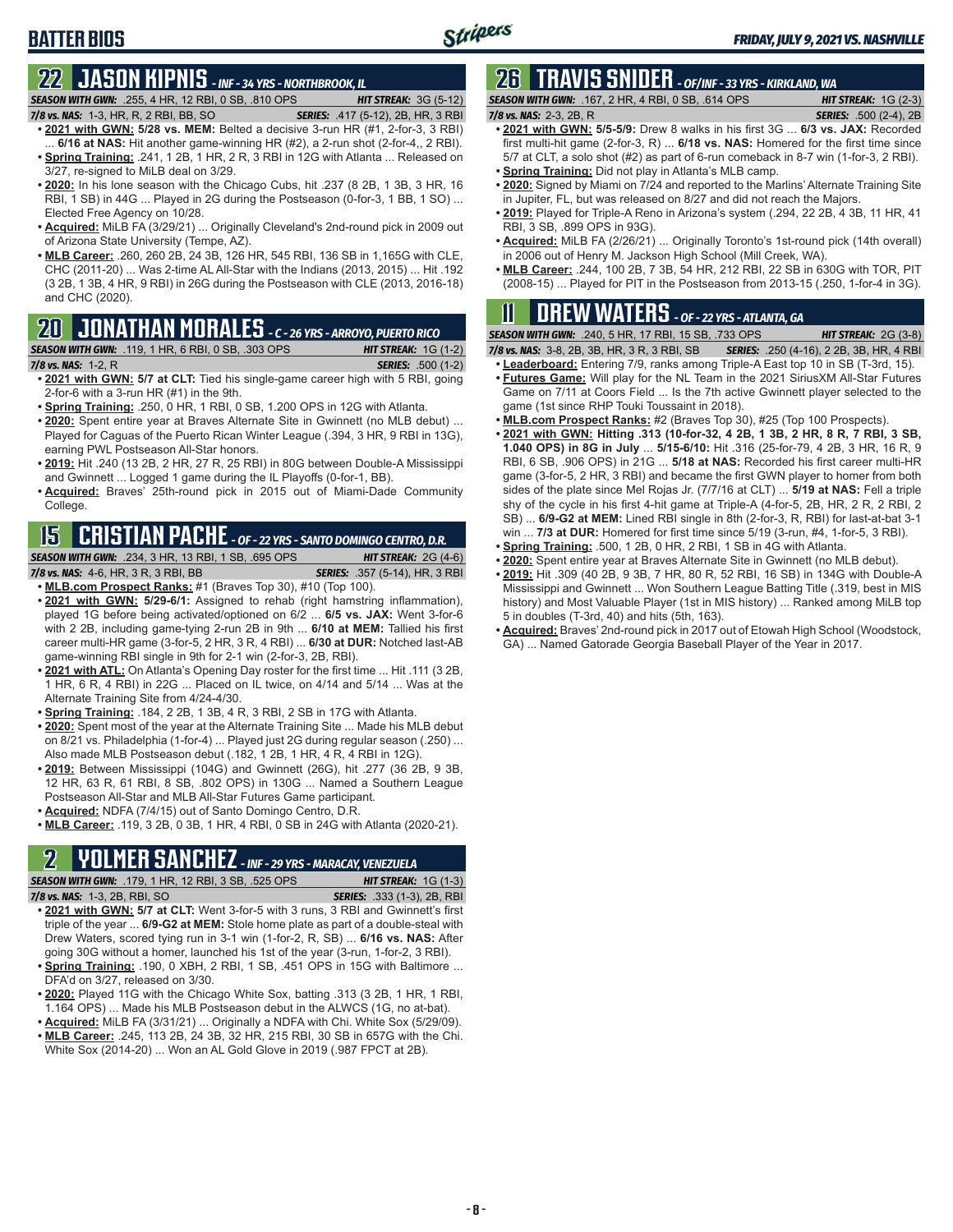#### **SEASON SUMMARY**



**HITTING (GAME):**

#### **TEAM HIGHS & LOWS**

| <b>OFFENSE:</b>  |  |
|------------------|--|
|                  |  |
|                  |  |
|                  |  |
|                  |  |
| <b>PITCHING:</b> |  |
|                  |  |
|                  |  |
|                  |  |
|                  |  |
|                  |  |
|                  |  |

Most Home Runs Allowed, Game 3 (7x, last: 7/7 vs. Nashville) Most Hit Batsmen, Game 3 (6/11 at Memphis) Most Wild Pitches, Game 3 (3x, last: 5/21 at Nashville)

Most Double Plays Turned, Game 3 (3x, last: 7/1 at Durham) Most Triple Plays Turned, Game 1 (6/5 vs. Jacksonville) Most Errors, Game 3 (5/15 vs. Louisville) Most Stolen Bases Allowed, Game 4 (7/4 at Durham) Most Caught Stealing, Game 1 (11x, last: 7/7 vs. Nashville)

**TEAM MISCELLANEOUS** Largest Margin of Victory 18 Runs (5/7 at Charlotte, 19-1)

#### **INDIVIDUAL HIGHS & LOWS**

| <b>PITCHING (GAME):</b> |  |
|-------------------------|--|
|                         |  |
|                         |  |
|                         |  |
|                         |  |
|                         |  |

#### **DEFENSE (GAME):**

#### **STREAKS**

|--|

#### **LAST TIME IT HAPPENED (GWINNETT REGULAR-SEASON HISTORY)**

#### **INDIVIDUAL OFFENSE:**

|                             | Homers, Both Sides of Plate  Drew Waters (5/18/21 at Nashville)            |
|-----------------------------|----------------------------------------------------------------------------|
|                             |                                                                            |
|                             |                                                                            |
|                             | Back-to-Back-to-Back Homers  Arcia/Camargo/Demeritte (5/8/21 at Charlotte) |
|                             |                                                                            |
|                             |                                                                            |
|                             |                                                                            |
|                             |                                                                            |
|                             |                                                                            |
|                             |                                                                            |
|                             |                                                                            |
|                             |                                                                            |
|                             |                                                                            |
|                             |                                                                            |
| <b>INDIVIDUAL PITCHING:</b> |                                                                            |
| 9 0-Inning Perfect Game     | Never                                                                      |

| 9.0-Inning No-Hitter (Solo)Todd Redmond (5/28/10 at Louisville)                |  |
|--------------------------------------------------------------------------------|--|
| 9.0-Inning No-Hitter (Comb.) Wooten/Marksberry/Ramirez (6/30/16 at Louisville) |  |
|                                                                                |  |
|                                                                                |  |
| 21 Consecutive Saves Converted Jairo Asencio (9/6/09-8/8/11)                   |  |
| 25.0-Inning Scoreless Streak Stephen Marek, 25.1 IP (6/6/10-8/2/10)            |  |
|                                                                                |  |

#### **- 9 -**

| <b>TEAM OFFENSE:</b>  |                                                        |
|-----------------------|--------------------------------------------------------|
|                       |                                                        |
|                       |                                                        |
|                       | 23 Hits …………………………………………………………………………8/19/12 at Durham  |
|                       |                                                        |
|                       |                                                        |
|                       |                                                        |
|                       | 6 Homers………………………………………………………………………5/24/19 vs. Norfolk |
|                       |                                                        |
|                       |                                                        |
|                       |                                                        |
|                       |                                                        |
|                       |                                                        |
|                       |                                                        |
|                       |                                                        |
| <b>TEAM PITCHING:</b> |                                                        |

#### **TEAM DEFENSE:**

| . |                                                                    |
|---|--------------------------------------------------------------------|
|   | Turn a Triple Play 6/5/21 vs. Jacksonville (Camargo-Kipnis-Snider) |
|   |                                                                    |

#### **TEAM MISCELLANEOUS:**

| 21-Run Margin of Defeat…………………………………7/13/12 at Louisville (Lost 1-22) |  |  |
|-----------------------------------------------------------------------|--|--|

| shville) $\ $    | PITCHING (LONGEST IN 2021 ONLY): |
|------------------|----------------------------------|
| shville) $\vert$ | Consecutive Starts with Win      |
| shville) $\vert$ | Consecutive Starts with Loss     |
|                  |                                  |

Largest Margin of Defeat 8 Runs (7/6 vs. Nashville, 0-8) Largest Comeback Win ................................... 6 Runs (6/18 vs. Nashville, 0-6, 8-7)

**DEFENSE:**

Largest Blown Lead (Loss)...................... 3 Runs (3x, last: 7/4 at Durham, 3-0, 4-5) Longest Game, Innings 12 (5/4 at Charlotte) Longest Game, Time 4:26 (5/4 at Charlotte) Longest 9.0-Inning Game, Time 3:41 (6/11 at Memphis) Shortest 9.0-Inning Game, Time 2:09 (5/22 at Nashville) Largest Home Attendance 4,184 (6/18 vs. Nashville) Largest Road Attendance 10,716 (5/22 at Nashville) Longest Total Delay 1:15 (6/11 at Memphis) Long Multi-Game Scoring Drought……………………………………18 Innings (5/22-5/25) Long Multi-Game Scoreless Streak 16 Innings (6/9-6/11)